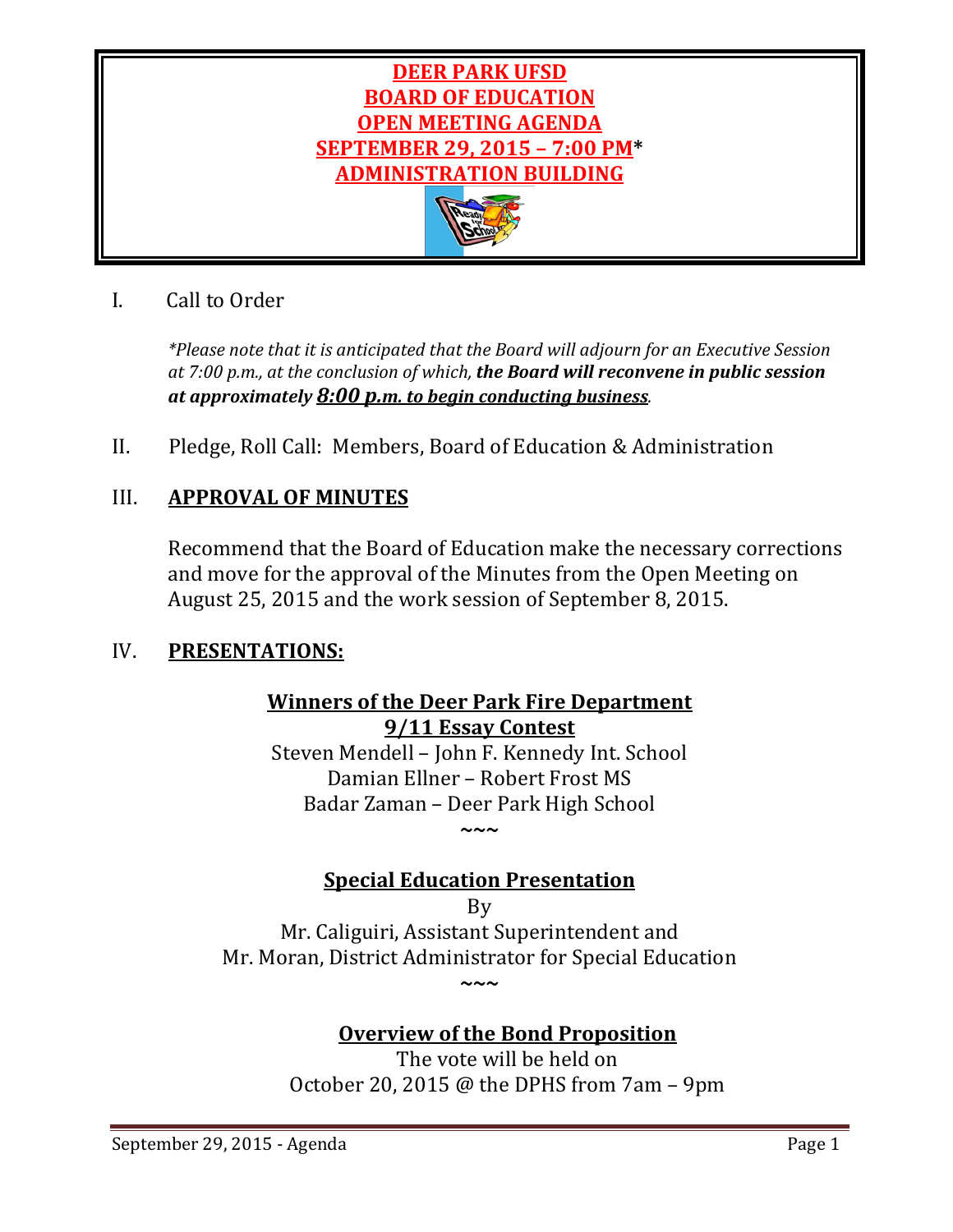# IV. **NEW BUSINESS**

# **1. SECOND READING AND APPROVAL OF POLICY #0110-R**

*Recommend that the Board of Education approve the following resolution:*

**RESOLVED**, that the Board of Education approve the following policy as accepted and adopted by the Board of Education and placed in the Board of Education Policy Manual.

 $\triangleright$  Policy #0110-R Sexual Harassment Regulation

# 2. **SECOND READING AND APPROVAL OF DISTRICT WIDE AND BUILDING SCHOOL SAFETY PLANS**

*Recommend that the Board of Education approve the following resolution:*

**RESOLVED**, that the Board of Education approve the District Wide and Building School Safety Plans as accepted and adopted by the Board of Education.

# **3. DISPOSAL OF TEXTBOOKS AT JOHN F. KENNEDY INT. SCHOOL**

*Recommend that the Board of Education approve the following resolution:*

**RESOVLED**, that the Board of Education approve the disposal of the following textbooks as they are outdated and in poor condition.

| Math Application & Concepts:<br>ISBN #0-07-869353-3 | 85 copies  |
|-----------------------------------------------------|------------|
| <b>Harcourt Trophies Reading Books:</b>             |            |
| ISBN #0-15-339783-7                                 | 383 copies |
| ISBN #0-15-339786-1                                 | 448 copies |
| ISBN #0-15-339784-5                                 | 429 copies |
| ISBN #0-15-339788-8                                 | 387 copies |
| ISBN #0-15-339787-x                                 | 432 copies |
|                                                     |            |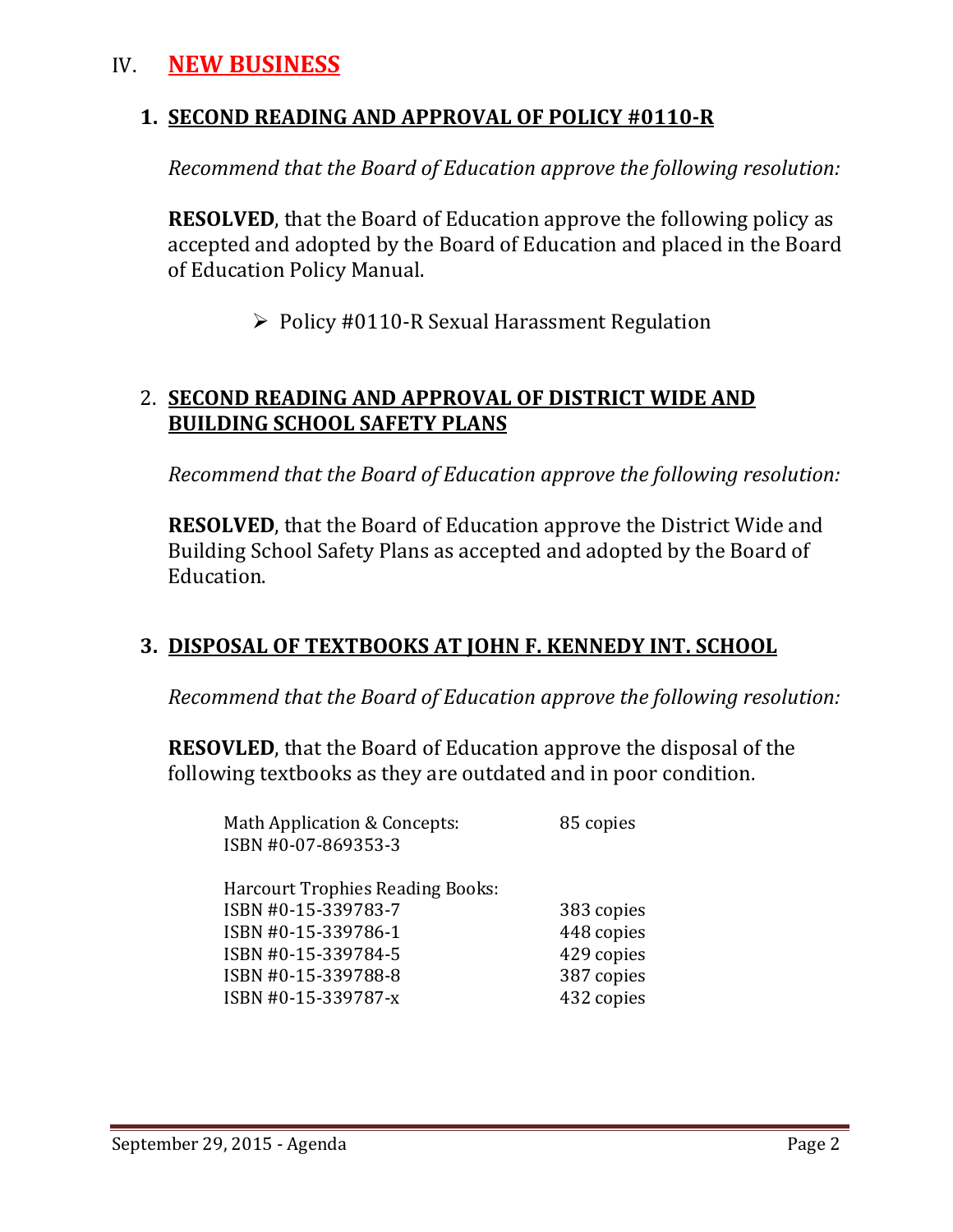# **4. DISPOSAL OF EQUIPMENT AT HIGH SCHOOL (FACS Dept.)**

*Recommend that the Board of Education approve the following resolution:*

**RESOVLED**, that the Board of Education approve the disposal of one electric oven, p/n 100668 from the FACS room at the High School which has not been utilized in over six years.

# **5. APPOINTMENT OF ADDITIONAL MEMBERS TO THE AUDIT COMMITTEE**

*Recommend that the Board of Education approve the following resolution:*

**RESOLVED,** that the Board of Education approve Ms. Donna Gulli Grunseich and Mrs. Kristine Rosales to the Audit Committee.

# **6. APPROVAL OF 2015-2016 CO-CURRICULAR LIST**

| resolution:                      |                           |      |              |                |
|----------------------------------|---------------------------|------|--------------|----------------|
|                                  | <b>CO-CURRICULAR LIST</b> |      |              |                |
|                                  | 2015-2016 SCHOOL YEAR     |      |              |                |
|                                  | <b>HIGH SCHOOL</b>        |      |              |                |
| <b>ACTIVITY/CLUB</b>             | <b>NAME</b>               | EXP. | <b>UNITS</b> | <b>AMOUNT</b>  |
| Academic Team Advisor            | <b>Matthew Murphy</b>     | $5+$ | 5            | \$<br>3,184.20 |
| Art Club                         | <b>Rita Murphy</b>        | $5+$ | 3            | \$<br>1,910.52 |
| Catapault Team                   | <b>Bruce Sander</b>       | 1    | 2            | \$<br>982.14   |
| <b>Chamber Ensemble - Chorus</b> | Catherine Lubrano         | $5+$ | 4.5          | \$<br>2,865.78 |
| Chamber Ensemble - Orchestra     | Kathryn Attard            | 5+   | 5            | \$<br>3,184.20 |
| <b>Chess &amp; Mind Games</b>    | Victor LoMonaco           | $5+$ | 1            | \$<br>636.84   |
| Class Advisor - Freshman         | <b>Beth Kabaservice</b>   | $5+$ | 4            | \$<br>2,547.36 |
| Class Advisors - Junior          | Kathryn Attard            | $5+$ | 4.5          | \$<br>2,865.78 |
|                                  | Catherine Lubrano         | $5+$ | 4.5          | \$<br>2,865.78 |
| Class Advisors - Senior          | <b>Edward Johntry</b>     | 4    | 6            | \$<br>2,946.42 |
|                                  | Desiree LaCova            | 2    | 6            | \$<br>2,946.42 |

*Recommend that the Board of Education approve the following resolution:*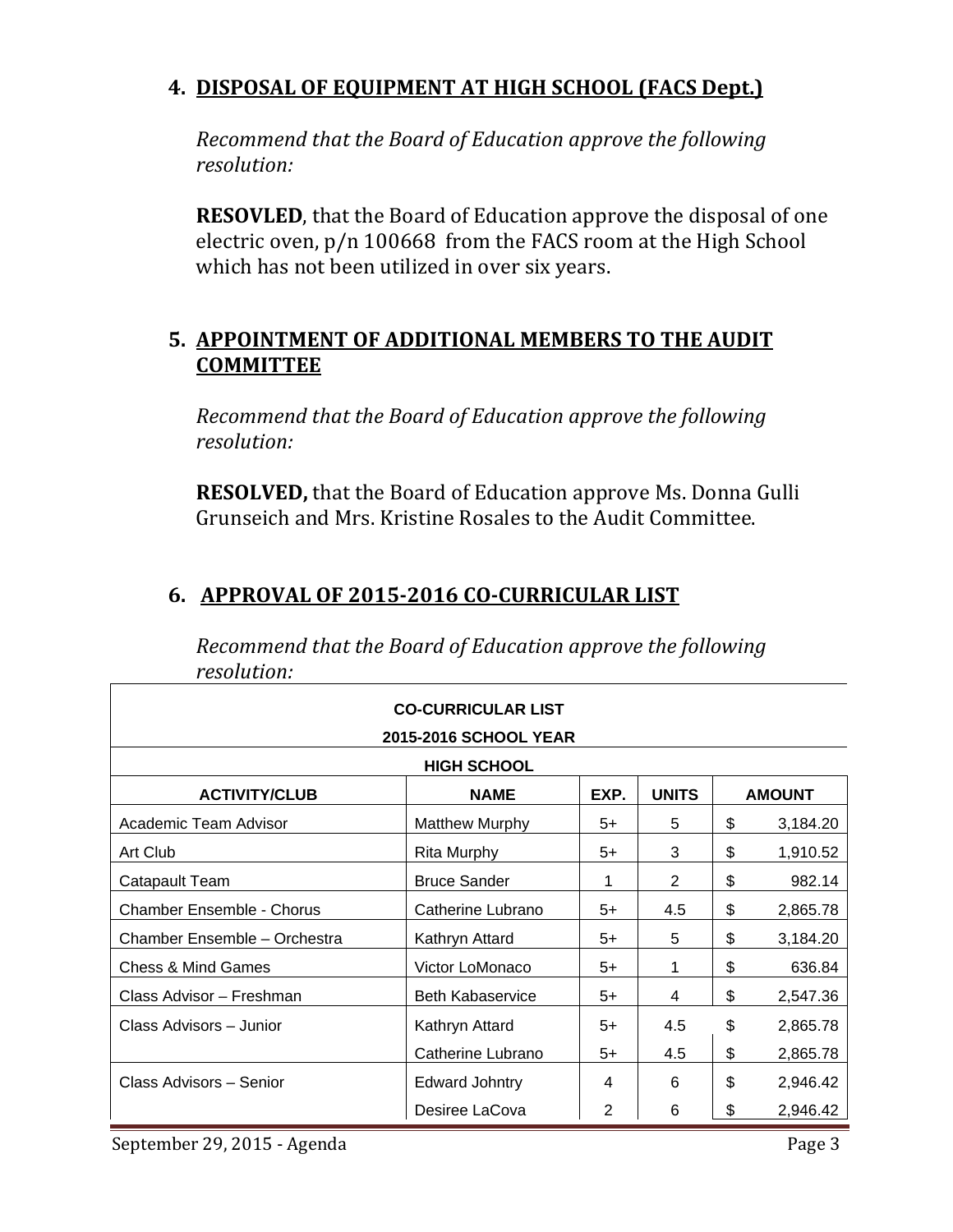| Class Advisors- Sophomore           | John Beleckas               | $\overline{2}$ | 3              | \$<br>1,473.21 |
|-------------------------------------|-----------------------------|----------------|----------------|----------------|
|                                     | <b>Colleen Garay</b>        | $\overline{2}$ | 3              | \$<br>1,473.21 |
| <b>Community Service</b>            | <b>Beth Kabaservice</b>     | $5+$           | 3              | \$<br>1,910.52 |
| Cornerstone                         | Noel Skelton                | $5+$           | 3              | \$<br>1,910.52 |
| <b>DECA</b>                         | <b>Gregory Menig</b>        | $5+$           | 3              | \$<br>1,910.52 |
| <b>Environmental Club</b>           | Francis Amendola            | $5+$           | 3              | \$<br>1,910.52 |
| Extra Curricular Acct. Treasurer    | <b>Gregory Menig</b>        | $5+$           | 8              | \$<br>5,094.72 |
| Gay/Straight Alliance               | Jessica Yawney              | 5+             | 3              | \$<br>1,910.52 |
| Health Education Action Team (HEAT) | Sheryl Deacon               | $5+$           | 3              | \$<br>1,910.52 |
| <b>International Culture Club</b>   | Alfonsina Sguera            | $5+$           | 1.5            | \$<br>955.26   |
|                                     | Josephine Conway            | $5+$           | 1.5            | \$<br>955.26   |
| Jazz Ensemble - Band                | Jerry Cannarozzo            | $5+$           | 7              | \$<br>4,457.88 |
| Kickline Advisor                    | Ariel Miano                 | 4              | 10             | \$<br>4,910.70 |
| Literary Magazine                   | <b>Scott Carney</b>         | $5+$           | 3              | \$<br>1,910.52 |
| <b>Marching Band Director</b>       | Jerry Cannarozzo            | 5+             | 8              | \$<br>5,094.72 |
| Math Team                           | Kevin McCreesh              | $5+$           | 5              | \$<br>3,184.20 |
| <b>Musical Conductor</b>            | <b>Scott Abrams</b>         | $5+$           | 5.66           | \$<br>3,604.51 |
| <b>Musical Stage Director</b>       | James Henry                 | $5+$           | 8              | \$<br>5,094.72 |
| Musical Stage Director Asst.        | Catherine Lubrano           | $5+$           | 5              | \$<br>3,184.20 |
| <b>National Honor Society</b>       | Seth Margolin               | $5+$           | 4              | \$<br>2,547.36 |
| Newspaper Club                      | <b>Christine Murphy</b>     | $5+$           | 4              | \$<br>2,547.36 |
|                                     | Luciana Restivo             | $5+$           | 4              | \$<br>2,547.36 |
| Pen Society                         | <b>Teresa Greco Tarello</b> | 4              | 1              | \$<br>491.07   |
| Play Co-Directors - Fall            | <b>Michael Moriarty</b>     | 5+             | 4              | \$<br>2,547.36 |
|                                     | Catherine Lubrano           | $5+$           | 4              | \$<br>2,547.36 |
| Play Director - Winter              | James Henry                 | $5+$           | 8              | \$<br>5,094.72 |
| <b>Red Cross Club</b>               | <b>Ted Smirlis</b>          | 4              | $\overline{c}$ | \$<br>982.14   |
| Resident Lighting Technician        | Scott Abrams                | $5+$           | 4              | \$<br>2,547.36 |
| Robotics Advisor                    | <b>TBD</b>                  |                | 5              |                |
| S.A.D.D.                            | Janet Werner                | $5+$           | 3              | \$<br>1,910.52 |
| <b>Stage Crew Director</b>          | Kyle McCourt                | 3              | 10             | \$<br>4,910.70 |
| <b>STEP Drill Team</b>              | Vanessa Whitney             | $5+$           | 3              | \$<br>1,910.52 |
| <b>Student Activities Director</b>  | <b>Brian Kruger</b>         | $5+$           | 8              | \$<br>5,094.72 |
| <b>Student Council Advisor</b>      | Kerry Walsh                 | $5+$           | 8              | \$<br>5,094.72 |
| Varsity Leaders Club                | <b>Brian Tower</b>          | $5+$           | 3              | \$<br>1,910.52 |
| World Language Honor Society        | Josephine Conway            | $5+$           | 1              | \$<br>636.84   |

September 29, 2015 - Agenda Page 4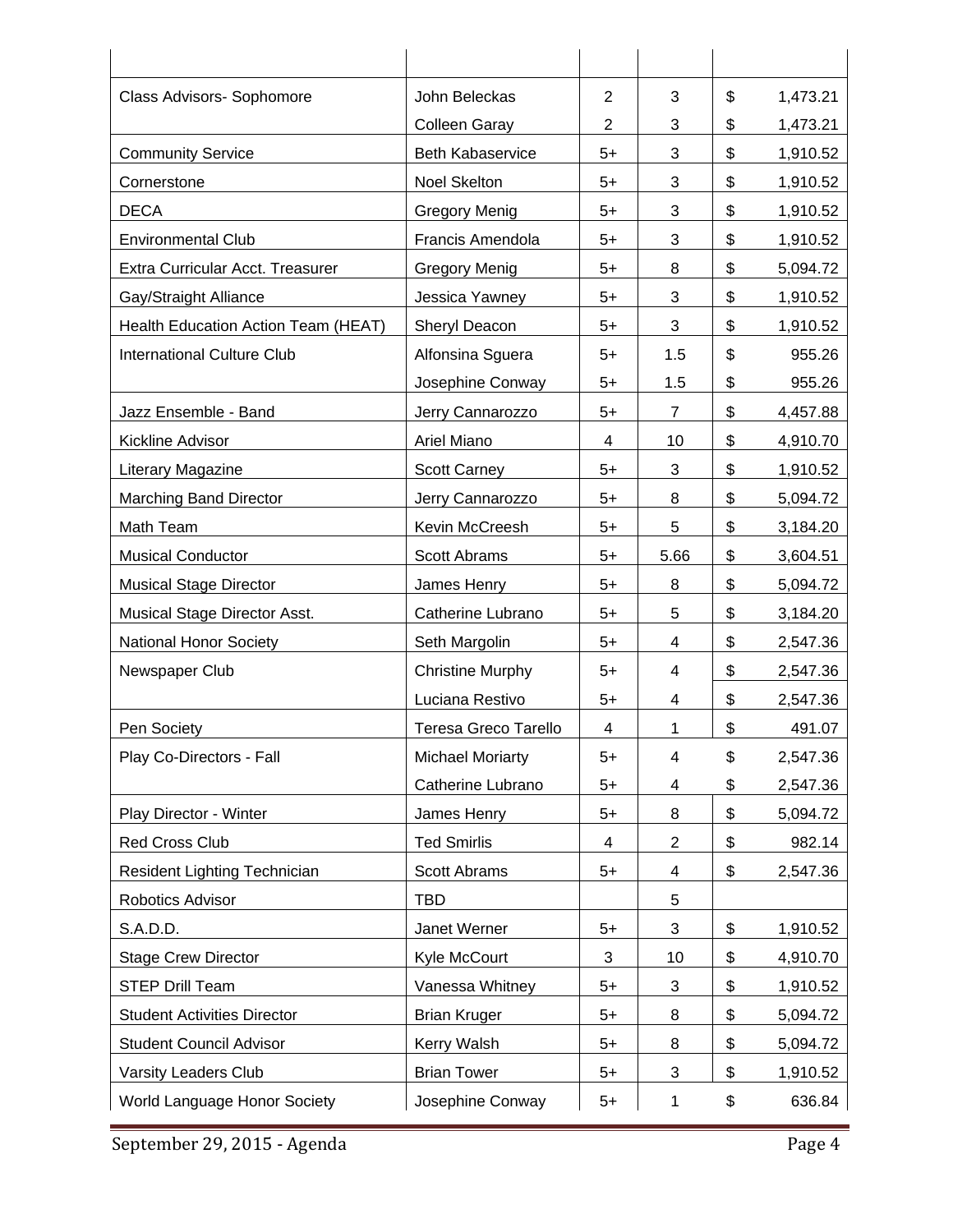|          | Otilia Mendiolaza | 4    |     | S  | 491.07   |
|----------|-------------------|------|-----|----|----------|
|          | Dina Peragine     | $5+$ |     | ۰D | 636.84   |
| Yearbook | Yianna Petroutsas |      | 4.5 | \$ | 2,209.82 |
|          | Sandra Stueber    |      | 4.5 | ъD | 2,209.82 |
|          |                   |      |     |    |          |

#### **TOTAL HS 128,659.84**

|                                   | <b>ROBERT FROST</b>      |                |                 |                |
|-----------------------------------|--------------------------|----------------|-----------------|----------------|
| Art Innovators                    | Maria Giglio             | $5+$           | 3               | \$<br>1,910.52 |
| <b>Audio Visual Assistant</b>     | Scott Surdi              | $5+$           | 3               | \$<br>1,910.52 |
| Chamber Ensemble - Chorus         | Youngsun Koh-Lee         | $5+$           | 3               | \$<br>1,910.52 |
| Chamber Ensemble - Orchestra      | Maria Wingert            | 5+             | 3               | \$<br>1,910.52 |
| Drama Club Director               | <b>Michael Moriarity</b> | $5+$           | 4               | \$<br>2,547.36 |
| Drama Club Stage Director         | Maria Giglio             | 5+             | 3               | \$<br>1,910.52 |
| <b>Fashion Club</b>               | <b>Cindy Adrianssens</b> | $5+$           | 3               | \$<br>1,910.52 |
| Golf Club                         | Douglas Hecker           | $5+$           | 3               | \$<br>1,910.52 |
| Homework Club                     | Denise Black             | 5+             | 6               | \$<br>3,821.04 |
| <b>Internet Club</b>              | Susan Pannell            | $5+$           | 3               | \$<br>1,910.52 |
| Jazz Ensemble Band                | Michael Livorno          | $5+$           | 3               | \$<br>1,910.52 |
| Kickline                          | Christina Rocco          | 3              | 5               | \$<br>2,455.35 |
| Math Team                         | Cindy Jewell             | 5              | 5               | \$<br>3,184.20 |
| <b>Mind Blasters</b>              | J. Scott Newman          | $5+$           | 3               | \$<br>1,910.52 |
| National Jr. Honor Society        | Seth Margolin            | 5+             | 4               | \$<br>2,547.36 |
| Newspaper Club                    | Kathy Leibow             | 1              | 4               | \$<br>1,964.28 |
| Robotics Club                     | Scott Surdi              | $5+$           | 3               | \$<br>1,910.52 |
| Science & Environmental Club      | Dawn Ferro               | $\overline{2}$ | 3               | \$<br>1,473.21 |
| <b>Social Studies Club</b>        | <b>Kevin Quirk</b>       | 4              | 3               | \$<br>1,473.21 |
| Step Squad                        | Amina Kennedy            | $5+$           | 3               | \$<br>1,910.52 |
| <b>Student Activity Treasurer</b> | Cindy Jewell             | 5              | 3               | \$<br>1,910.52 |
| <b>Student Council Advisors</b>   | Dani ladevaia            | 1              | $\overline{2}$  | \$<br>982.14   |
|                                   | Denise Tassey            | 1              | $\overline{2}$  | \$<br>982.14   |
|                                   | Erica Rossi              | 1              | $\overline{2}$  | \$<br>982.14   |
| <b>Technology Club</b>            | <b>Gary Duprez</b>       | $5+$           | 3               | \$<br>1,910.52 |
| Variety Show Director             | Melissa Cangelosi        | $5+$           | 3               | \$<br>1,910.52 |
| Variety Show Tech Director        | Scott Surdi              | $5+$           | 3               | \$<br>1,910.52 |
| <b>Writers Club</b>               | Viviane Tzoumas          | $5+$           | 3               | \$<br>1,910.52 |
| Yearbook                          | Scott Surdi              | $5+$           | 5               | \$<br>3,184.20 |
|                                   |                          |                | <b>TOTAL RF</b> | 58,075.47      |

 $\overline{\phantom{a}}$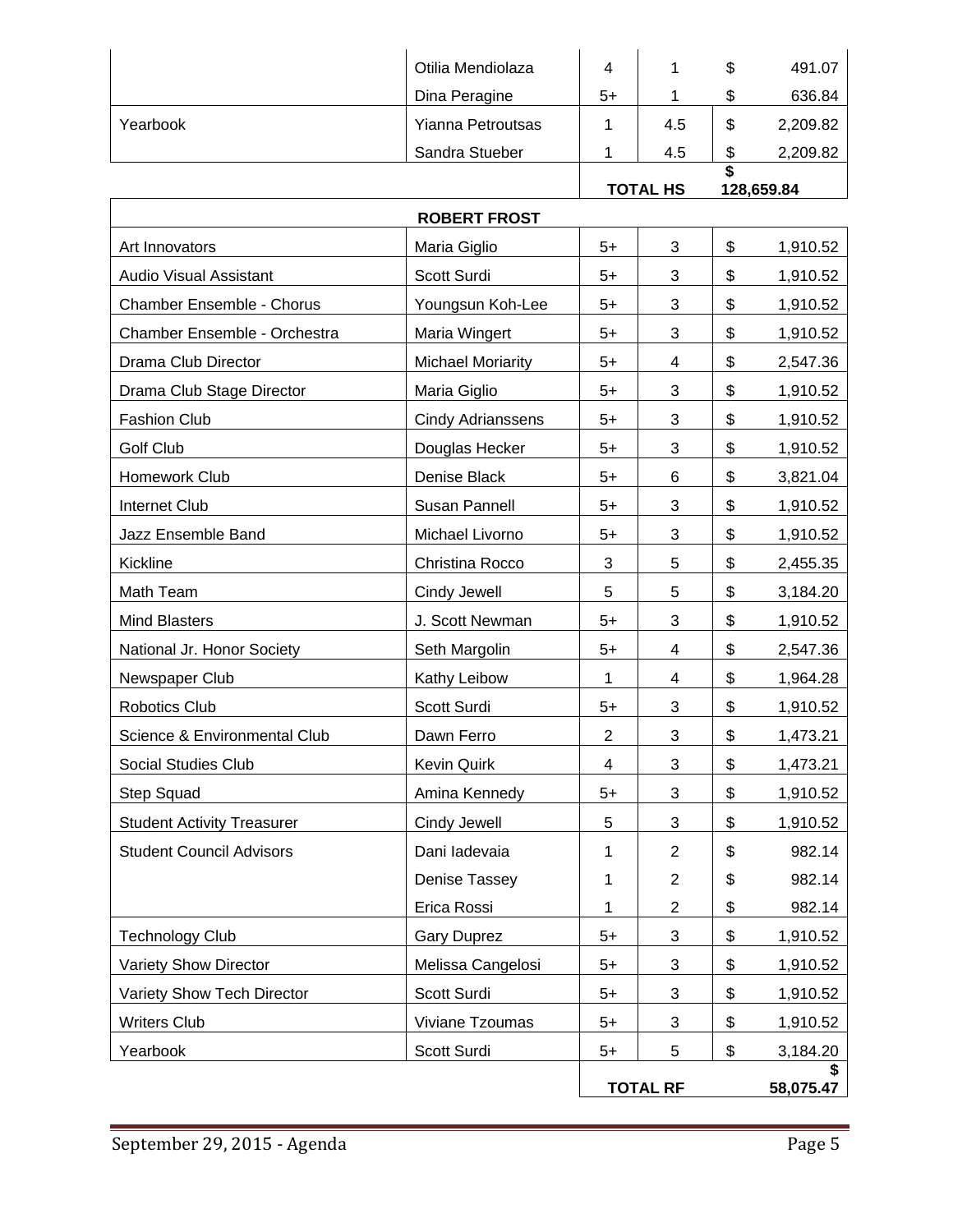|                                                           | <b>JOHN F. KENNEDY</b> |      |                    |                |
|-----------------------------------------------------------|------------------------|------|--------------------|----------------|
| <b>Advanced Band</b>                                      | Louis Nicolosi         | $5+$ | 8                  | \$<br>5,094.72 |
| Art & Literary Club                                       | Joseph Mucci           | $5+$ | $\overline{2}$     | \$<br>1,273.68 |
|                                                           | Jessica Kalisiewicz    | $5+$ | $\overline{2}$     | \$<br>1,273.68 |
| Cadet Band - 1/2 yr.                                      | Gregg Romano           | $5+$ | 4                  | \$<br>2,547.36 |
| Chamber Orchestra - 4th & 5th Grade -<br>$\frac{1}{2}$ yr | Kathryn Attard         | $5+$ | 4                  | \$<br>2,547.36 |
| Chorus - 3rd Grade                                        | Kristen Lombardo       | $5+$ | 8                  | \$<br>5,094.72 |
| Chorus - 4th & 5th Grade                                  | Kristen Lombardo       | $5+$ | 8                  | \$<br>5,094.72 |
| <b>Computer Coding</b>                                    | <b>Audrey Schulter</b> | 1    | $\overline{2}$     | \$<br>982.14   |
| Let's Make a Difference                                   | Jacqueline Amato       | $5+$ | 1.5                | \$<br>955.26   |
|                                                           | Joyce Carmen           | 5+   | 1.5                | \$<br>955.26   |
| Math Olympiad                                             | Lisa Baker             | 1    | 3                  | \$<br>1,473.21 |
| <b>Musical Theater Club</b>                               | Nicole McAdam          | $5+$ | $\overline{2}$     | \$<br>1,273.68 |
|                                                           | Lori Palopoli          | $5+$ | $\overline{2}$     | \$<br>1,273.68 |
| Orchestra                                                 | Kathryn Attard         | $5+$ | 8                  | \$<br>5,094.72 |
| Science Environmental Club                                | Jason Ranghelli        | 5+   | 3                  | \$<br>1,910.52 |
| <b>Student Government Club</b>                            | Patricia Katz          | 1    | 1.5                | \$<br>736.61   |
|                                                           | Debra Smith            | 1    | 1.5                | \$<br>736.61   |
| Technology/AV Club                                        | Lori Palopoli          | $5+$ | 4                  | \$<br>2,547.36 |
| <b>Variety Show</b>                                       | Donna Arena            | 5+   | 1                  | \$<br>636.84   |
|                                                           | <b>Melissa Price</b>   | $5+$ | 1                  | \$<br>636.84   |
|                                                           | Suzanne Wright         | 4    | 1                  | \$<br>491.07   |
|                                                           |                        |      | <b>TOTAL JFK</b>   | 42,630.03      |
|                                                           | <b>JOHN Q. ADAMS</b>   |      |                    |                |
| Art & Literature Club                                     | Denise Vadala          | $5+$ | 1.5                | \$<br>955.26   |
| <b>Fitness Club</b>                                       | Caryn Kaplan           | $5+$ | 1.5                | \$<br>955.26   |
| Music Club                                                | Matthew Spataro        | $5+$ | 1.5                | \$<br>955.26   |
| Newspaper Club                                            | Margaret Simon         | $5+$ | 1.5                | \$<br>955.26   |
|                                                           |                        |      | <b>TOTAL JQA</b>   | \$<br>3,821.04 |
|                                                           | <b>MAY MOORE</b>       |      |                    |                |
| Music Club                                                | Kristen Lombardo       | $5+$ | 3                  | \$<br>1,910.52 |
| Newspaper Club                                            | <b>Ashley Lovett</b>   | 1    | 3                  | \$<br>1,473.21 |
|                                                           |                        |      | <b>TOTAL MM</b>    | \$<br>3,383.73 |
|                                                           |                        |      | <b>GRAND TOTAL</b> | 236,570.11     |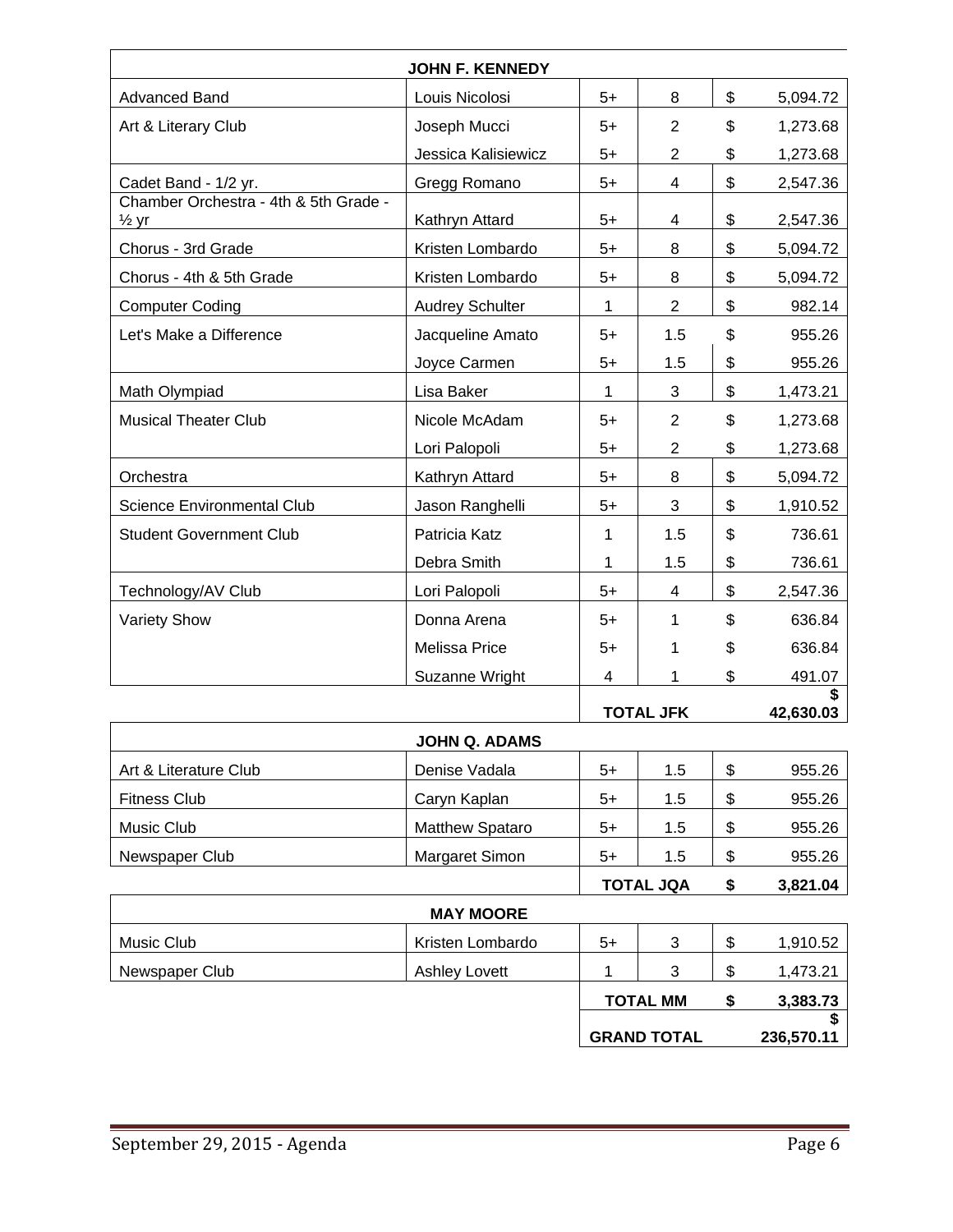# V. **APPROVAL OF SCHEDULES**

*Recommend that the Board of Education approve the following schedules collectively:*

# **NON-INSTRUCTIONAL**

#### **SCHEDULE -- CS --CHANGE OF SALARY/ STATUS (Non-Instructional)**

#### **Michelle Artale**

May Moore School<br>Position: Tea Teacher Aide<br>\$18.26/hr Salary/Step:<br>Effective Effective 9/1/2015 - 9/30/2015 Change of Status due to expiring certification as Teaching Assistant

#### **SCHEDULE -- NN --APPOINTMENTS (Non-Instructional)**

#### **George Dennis**

Transportation<br>Position: Bus Driver<br>\$23.16/hr Salary/Step:<br>Effective  $9/1/2015$ 

### **Rosalia Foresto**

Transportation<br>Position: Bus Driver<br>\$23.16/hr Salary/Step:<br>Effective  $9/1/2015$ 

### **Larry Hickam**

| <b>Bus Driver</b> |
|-------------------|
| \$23.16/hr        |
| 9/1/2015          |
|                   |

### **Joseph Sciurca**

| <b>Bus Driver</b> |
|-------------------|
| \$23.16/hr        |
| 9/1/2015          |
|                   |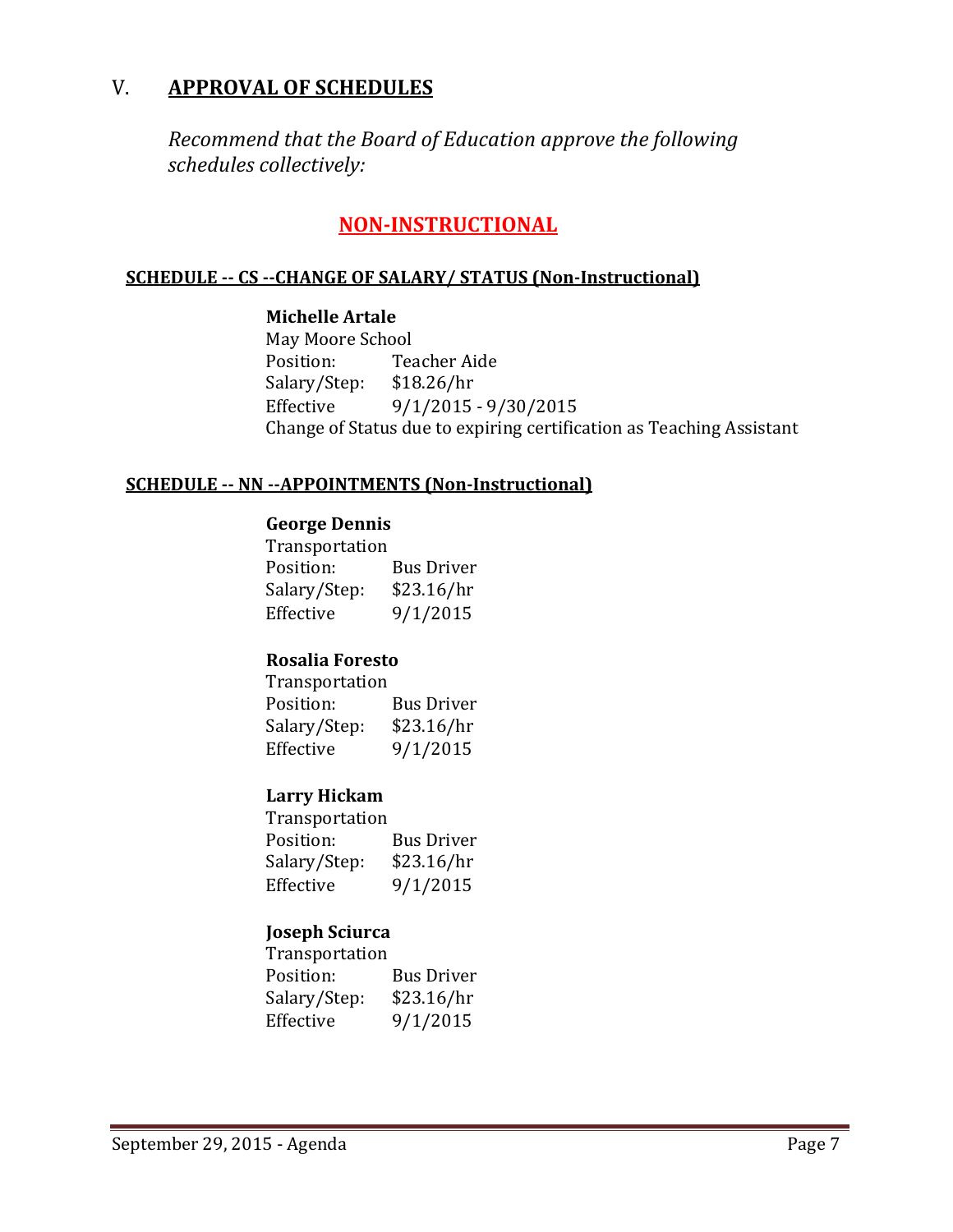#### **Michael Lamneck**

Transportation Substitute Bus Driver<br>\$21.50/hr Salary/Step:<br>Effective  $9/1/2015$ 

### **Megan Merkle**

District Wide Substitute Non-Instructional Aide<br>\$9.00/hr Salary/Step:<br>Effective  $9/1/2015$ 

#### **Christopher Stewart**

| District Wide |                      |
|---------------|----------------------|
| Position:     | Substitute Custodian |
| Salary/Step:  | \$10.50/hr           |
| Effective     | 9/1/2015             |
|               |                      |

### **SCHEDULE -- OO --RESIGNATIONS / RETIREMENTS / REMOVALS / TERMINATIONS (Non-Instructional)**

#### **Susan Barnes**

Transportation<br>Position: **Bus Driver** Salary/Step:<br>Effective  $9/1/2015$ Resignation. No outstanding obligation.

#### **Christine Bove**

Transportation<br>Position: Non-Instructional Aide Salary/Step:  $9/1/2015$ Termination. No outstanding obligation to the district.

#### **Salvatore Caldarello**

Deer Park High School<br>Position: Lifegua Lifeguard & Swim Instructor Salary/Step:<br>Effective Effective 8/28/2015 Resignation. No outstanding obligation to the district.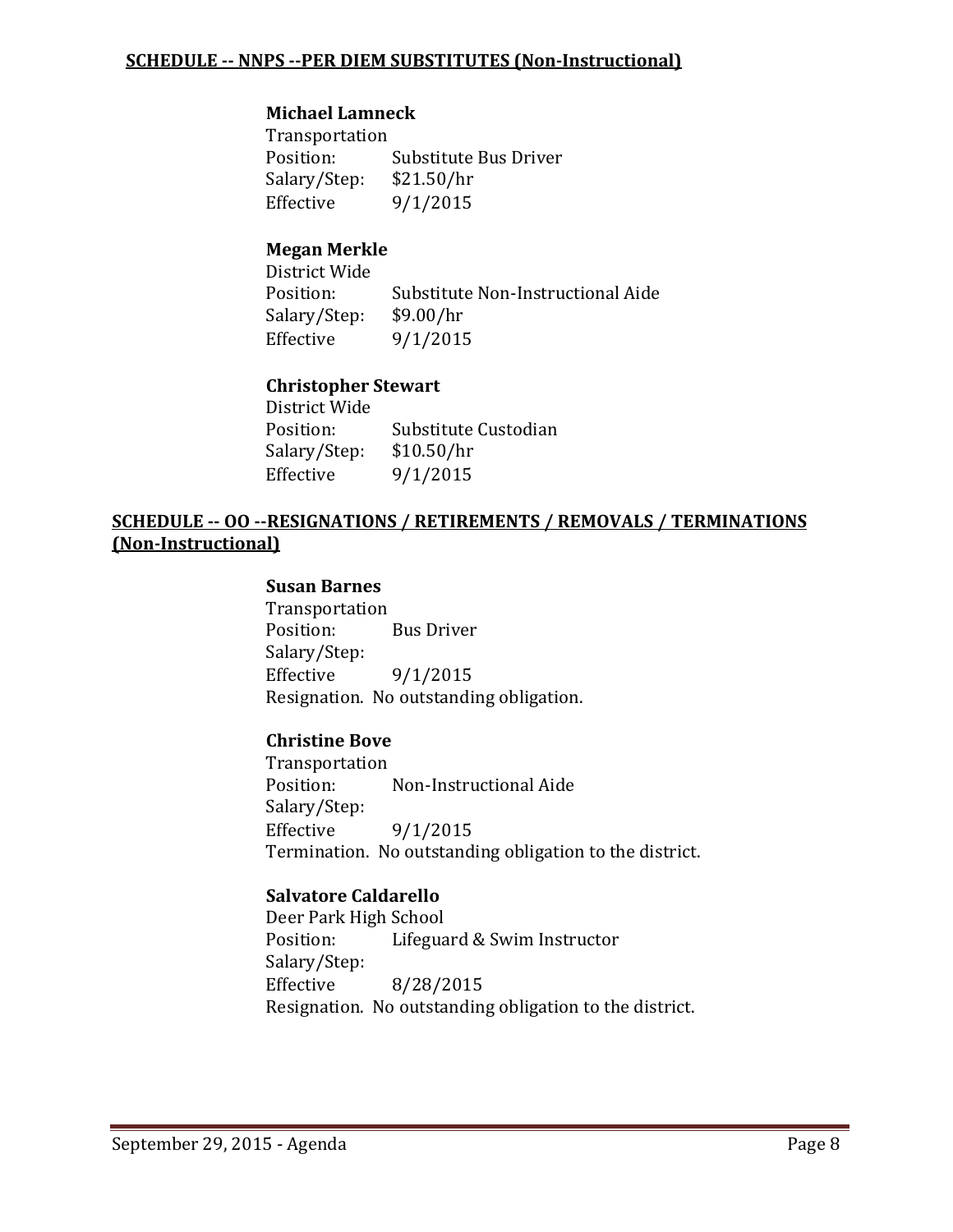#### **Luis Chamadian**

Transportation<br>Position: Non-Instructional Bus Aide Salary/Step: Effective 9/11/2015 Resignation. No outstanding obligation to the district.

#### **Emily Fisher**

Deer Park High School<br>Position: Lifegua Lifeguard & Swim Instructor Salary/Step: Effective 8/28/2015 Resignation. No outstanding obligation to the district.

### **Holly Giovi**

District Wide **Float Nurse** Salary/Step:<br>Effective Effective 9/25/2015 Resignation. No outstanding obligation to the district.

### **Diane Godigkeiti**

District Wide Substitute Non-Instructional Aide Salary/Step:<br>Effective Effective 9/1/2015 Removal from sub list. No outstanding obligation to the district.

### **Brian Kavanagh**

Deer Park High School<br>Position: Lifegua Lifeguard & Swim Instructor Salary/Step:<br>Effective Effective 8/28/2015 Resignation. No outstanding obligation to the district.

#### **Tasheena Mason**

Transportation Substitute Bus Driver Salary/Step:<br>Effective Effective 8/24/2015 Resignation. No outstanding obligation to the district.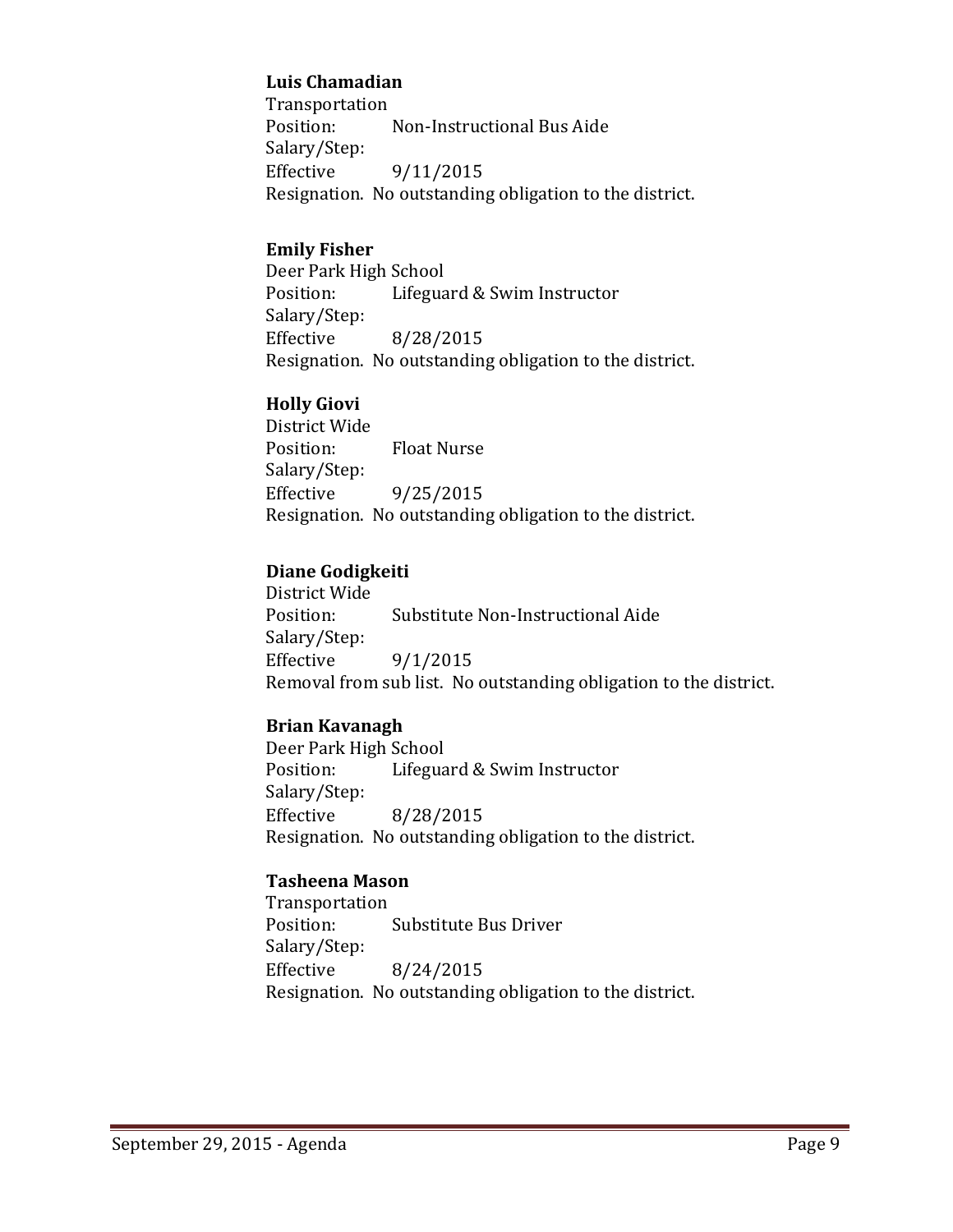#### **Leo Mazzarella**

Transportation<br>Position: **Bus Driver** Salary/Step:  $9/1/2015$ RETIREMENT. No outstanding obligation to the district.

#### **Kirsten Norman**

Deer Park High School<br>Position: Lifegua Lifeguard & Swim Instructor Salary/Step: Effective 8/28/2015 Resignation. No outstanding obligation to the district.

#### **Aaron Patak**

Deer Park High School<br>Position: Senior Senior Lifeguard Salary/Step:<br>Effective Effective 8/28/2015 Resignation. No outstanding obligation to the district.

#### **Lucy Pichardo**

District Wide Substitute Non-Instructional Aide Salary/Step:<br>Effective  $9/1/2015$ Removal from sub list. No outstanding obligation to the district.

### **Maria Polisi**

District Wide Substitute Non-Instructional Aide Salary/Step:<br>Effective  $9/1/2015$ Removal from sub list. No outstanding obligation to the district.

#### **Roselynn Reffi**

Transportation Non-Instructional Bus Aide Salary/Step: Effective 8/25/2015 Resignation. No outstanding obligation to the district.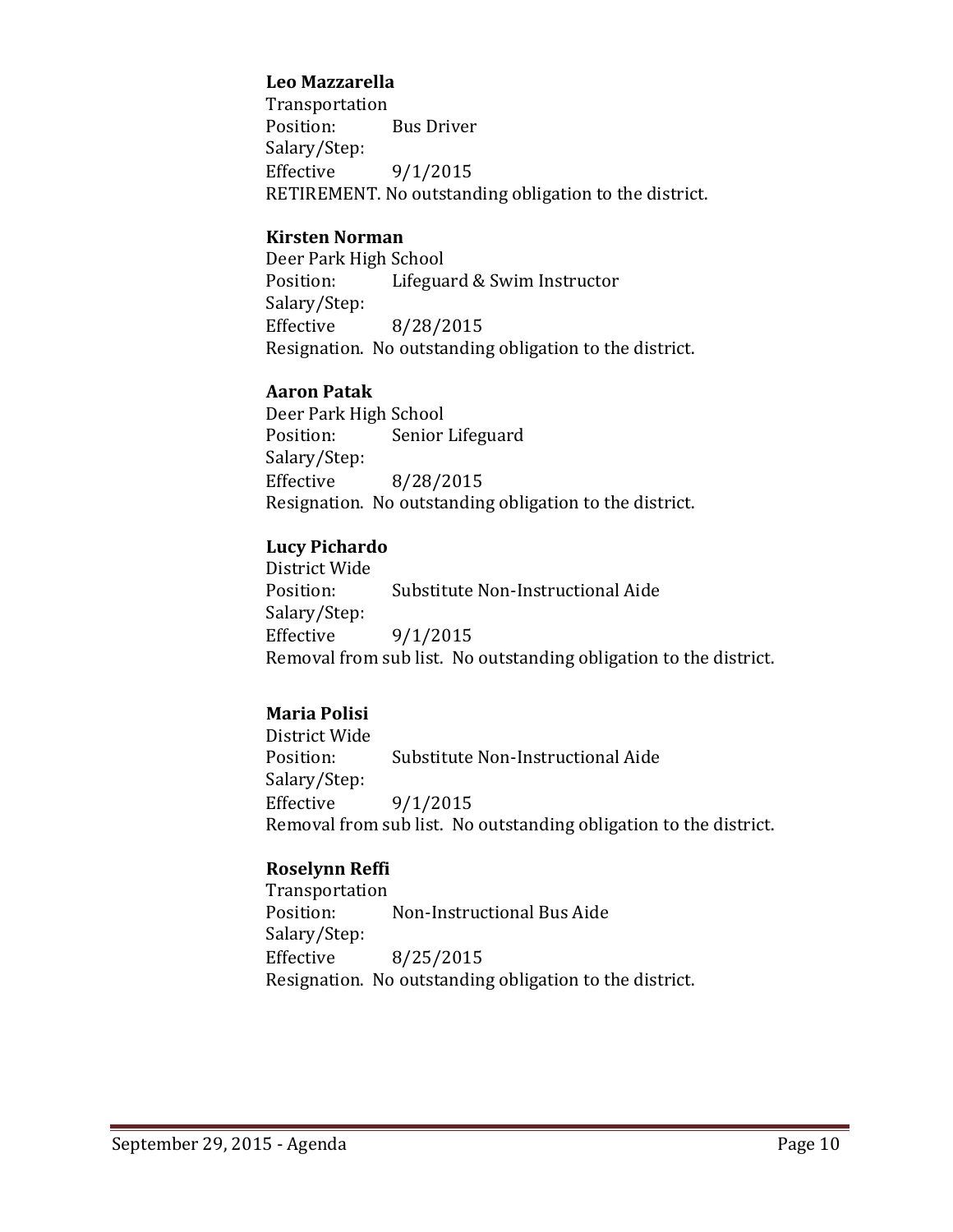### **Janel Sanchez**

District Wide Substitute Non-Instructional Aide Salary/Step:<br>Effective  $9/1/2015$ Removal from sub list. No outstanding obligation to the district.

### **Saadia Taylor**

District Wide Substitute Non-Instructional Aide Salary/Step: Effective 9/1/2015 Removal from sub list. No outstanding obligation to the district.

### **Jaclyn Thomas**

District Wide Substitute Non-Instructional Aide Salary/Step:  $9/1/2015$ Removal from sub list. No outstanding obligation to the district.

### **Verzhine Tiratsuyan**

District Wide Substitute Non-Instructional Aide Salary/Step: Effective  $9/1/2015$ Removal from sub list. No outstanding obligation to the district.

### **Maureen Yung**

District Wide Substitute Non-Instructional Aide Salary/Step:<br>Effective  $9/1/2015$ Removal from sub list. No outstanding obligation to the district.

### **Nicole Zeblisky**

Deer Park High School Lifeguard & Swim Instructor Salary/Step: Effective 8/28/2015 Resignation. No outstanding obligation to the district.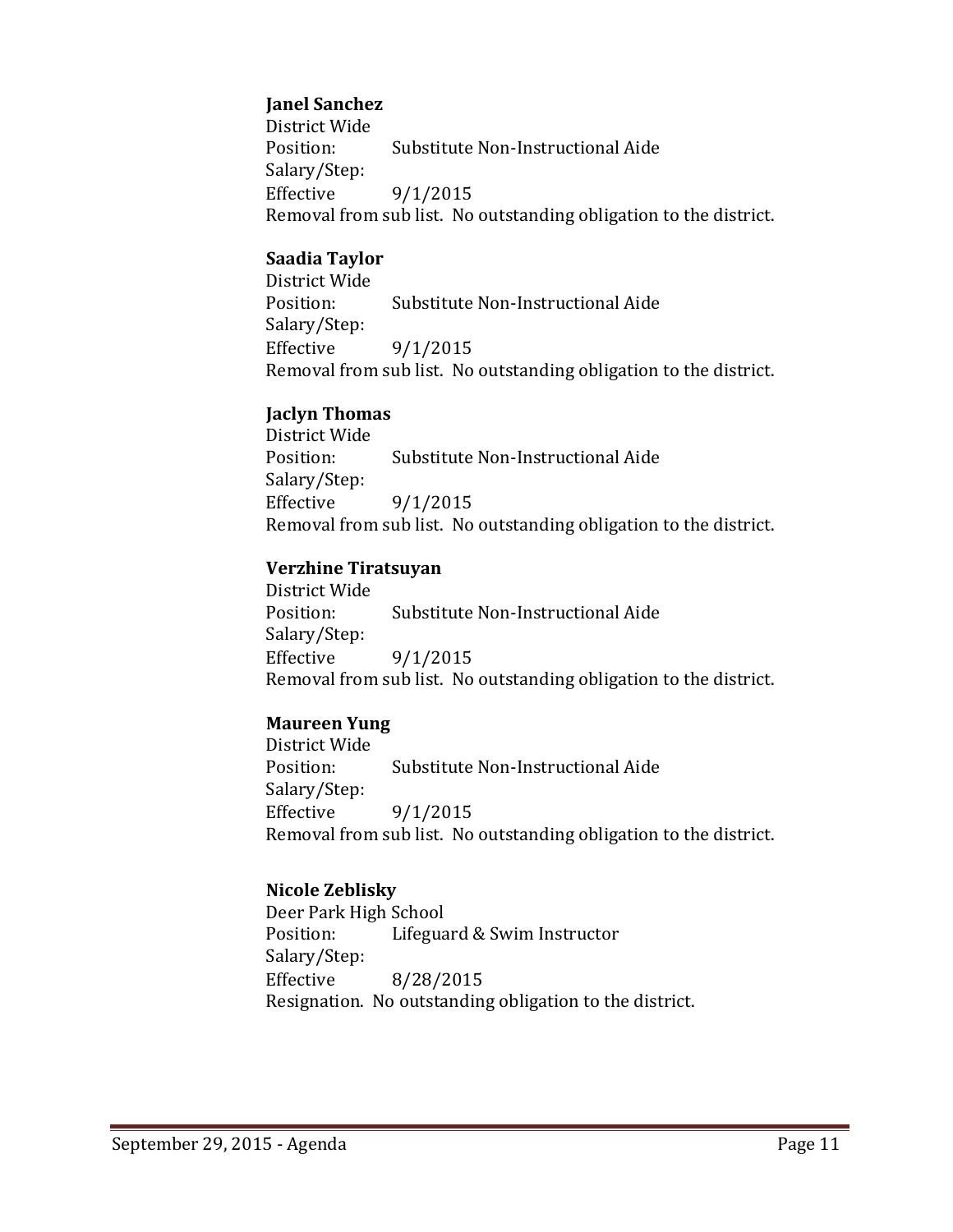### **SCHEDULE -- QQ --LEAVES OF ABSENCE (Non-Instructional)**

#### **Eleanor Brand**

Deer Park High School<br>Position: Clerk T Clerk Typist Salary/Step:<br>Effective Effective 7/31/2015 - 8/23/2015 CHANGE OF DATES for Paid LOA (returning early)

### **George Pollack**

Memorial<br>Position: Custodian Salary/Step:<br>Effective  $8/12/2015 - 9/25/2015$ Paid Medical LOA ( FMLA)

#### **Lorraine Sears**

Transportation<br>Position: Dispatcher Salary/Step:<br>Effective Effective 8/3/2015 - 8/23/2015 Paid Medical LOA (**FMLA)**

### **Andre Vitucci**

Deer Park High School<br>Position: Night C Night Custodian Salary/Step:<br>Effective  $9/10/2015 - 11/6/2015$ Paid Worker's Comp

#### **SCHEDULE -- TPA --TEMPORARY ASSIGNMENT (Non-Instructional)**

#### **Josephine Calder**

Deer Park High School<br>Position: Aide fo Aide for Regents Exams<br>\$16.26/hr Salary/Step:<br>Effective  $8/12/2015 - 8/13/2015$ 

#### **Patti Maurio**

Deer Park High School<br>Position: Aide fo Aide for Regents Exams<br>\$18.26/hr Salary/Step: Effective 8/12/2015 - 8/13/2015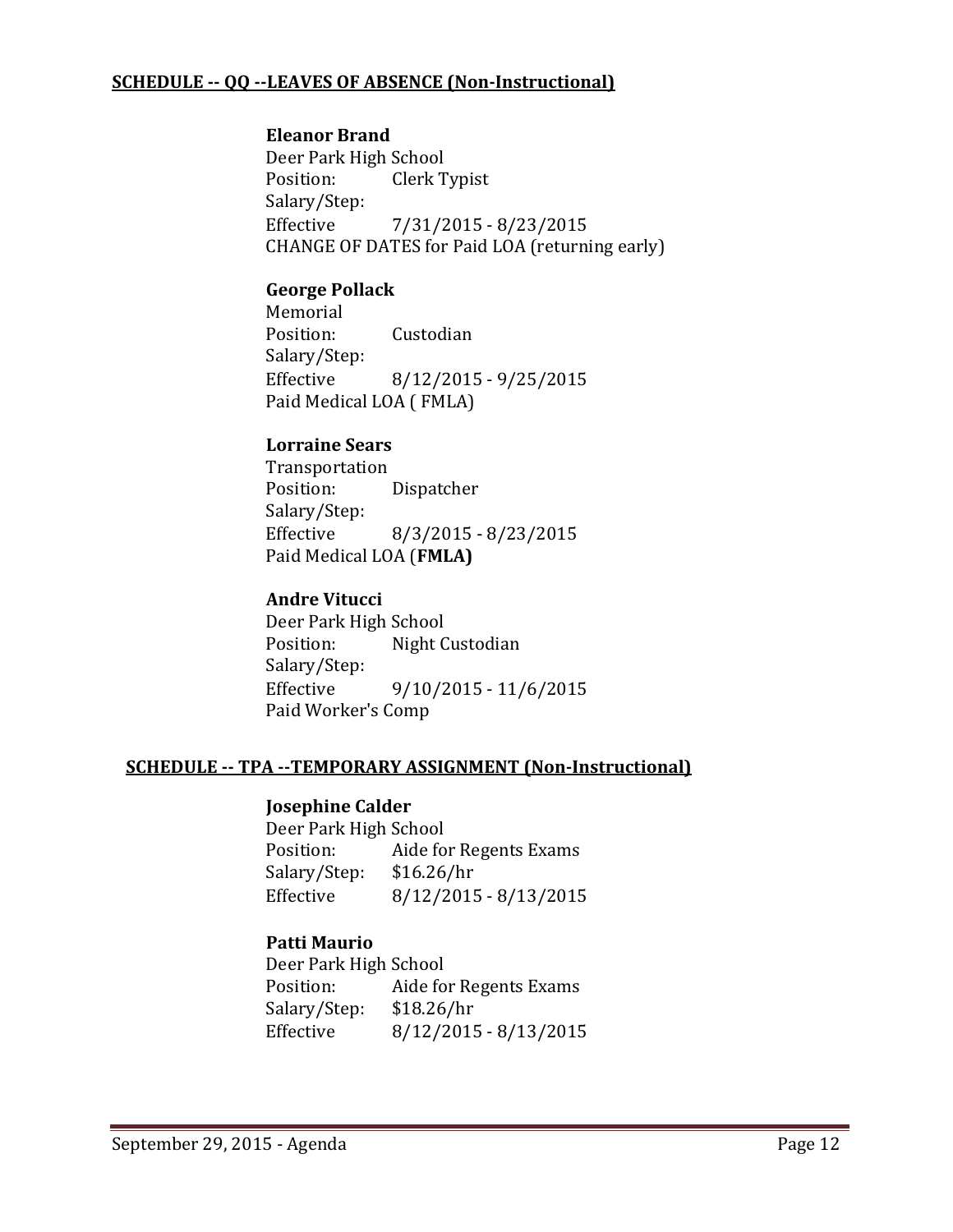# **INSTRUCTIONAL**

#### **SCHEDULE -- CSS --CHANGE OF STATUS / SALARY (Instructional)**

#### **Celeste Archer**

John F Kennedy Intermediate School<br>Position: Associate Principal Associate Principal<br>\$116,498 Salary/Step:<br>Effective  $7/1/2015$ 

#### **Susan Bonner**

John F Kennedy Intermediate School<br>Position: Principal Position: Principal<br>Salary/Step: \$153,196 Salary/Step:<br>Effective  $7/1/2015$ 

### **Charles Cobb**

Robert Frost Middle School<br>Position: Associate Pr Associate Principal<br>\$113,051 Salary/Step:<br>Effective  $7/1/2015$ 

### **Christine Criscione**

John Quincy Adams School<br>Position: Principal Position: Principal<br>Salary/Step: \$138,197 Salary/Step:<br>Effective  $7/1/2015$ 

### **Craig Evans**

Deer Park High School<br>Position: Associa Associate Principal<br>\$120,469 Salary/Step:<br>Effective  $7/1/2015$ 

#### **Dominick Fontana**

Deer Park High School<br>Position: District District Administrator<br>\$138,197 Salary/Step:<br>Effective  $7/1/2015$ 

### **Alicia Konecny**

May Moore School<br>Position: Pri Principal<br>\$148,787 Salary/Step:<br>Effective  $7/1/2015$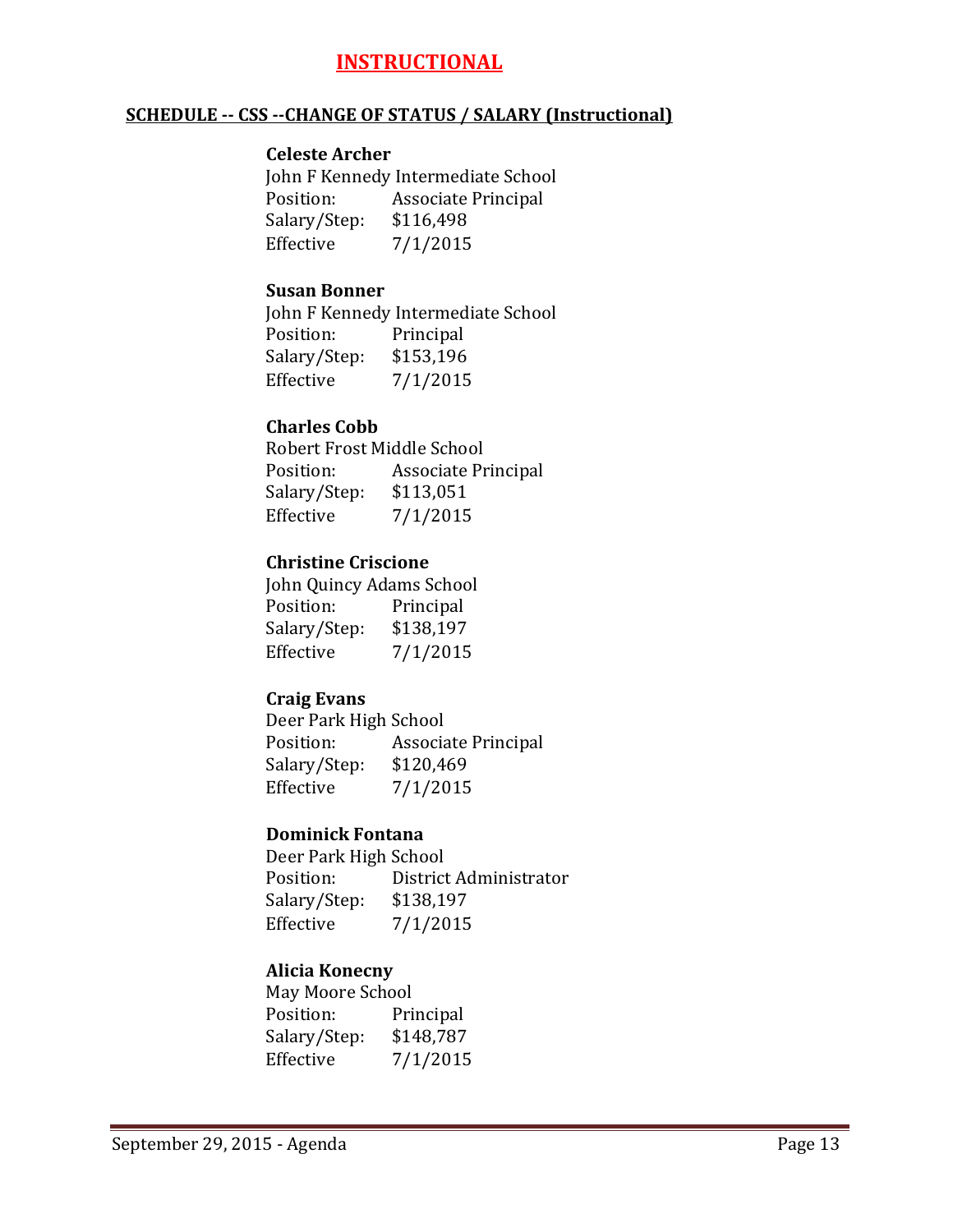#### **Jeanne Kozlowsky**

Deer Park High School<br>Position: Associa Associate Principal<br>\$116,498 Salary/Step:<br>Effective  $7/1/2015$ 

#### **Eliana Levey**

| Robert Frost Middle School |           |
|----------------------------|-----------|
| Position:                  | Principal |
| Salary/Step:               | \$154,711 |
| Effective                  | 7/1/2015  |

#### **Shaun McLeod**

John F Kennedy Intermediate School<br>Position: Associate Principal Associate Principal<br>\$130,101 Salary/Step:<br>Effective  $7/1/2015$ 

#### **Christopher Molinelli**

May Moore School<br>Position: Ass Associate Principal<br>\$104,000 Salary/Step:<br>Effective  $7/1/2015$ 

#### **Stephen Moran**

Deer Park High School<br>Position: District District Administrator<br>\$135,728 Salary/Step:<br>Effective  $7/1/2015$ 

#### **Brian Norton**

Deer Park High School<br>Position: Associa Associate Principal<br>\$116,498 Salary/Step:<br>Effective  $7/1/2015$ 

#### **Gina Palasciano**

Deer Park High School<br>Position: Curricu Curriculum Associate<br>\$147,649 Salary/Step:<br>Effective  $7/1/2015$ 

#### **Gary Ramonetti**

Robert Frost Middle School<br>Position: Associate Pr Associate Principal<br>\$120,469 Salary/Step:<br>Effective  $7/1/2015$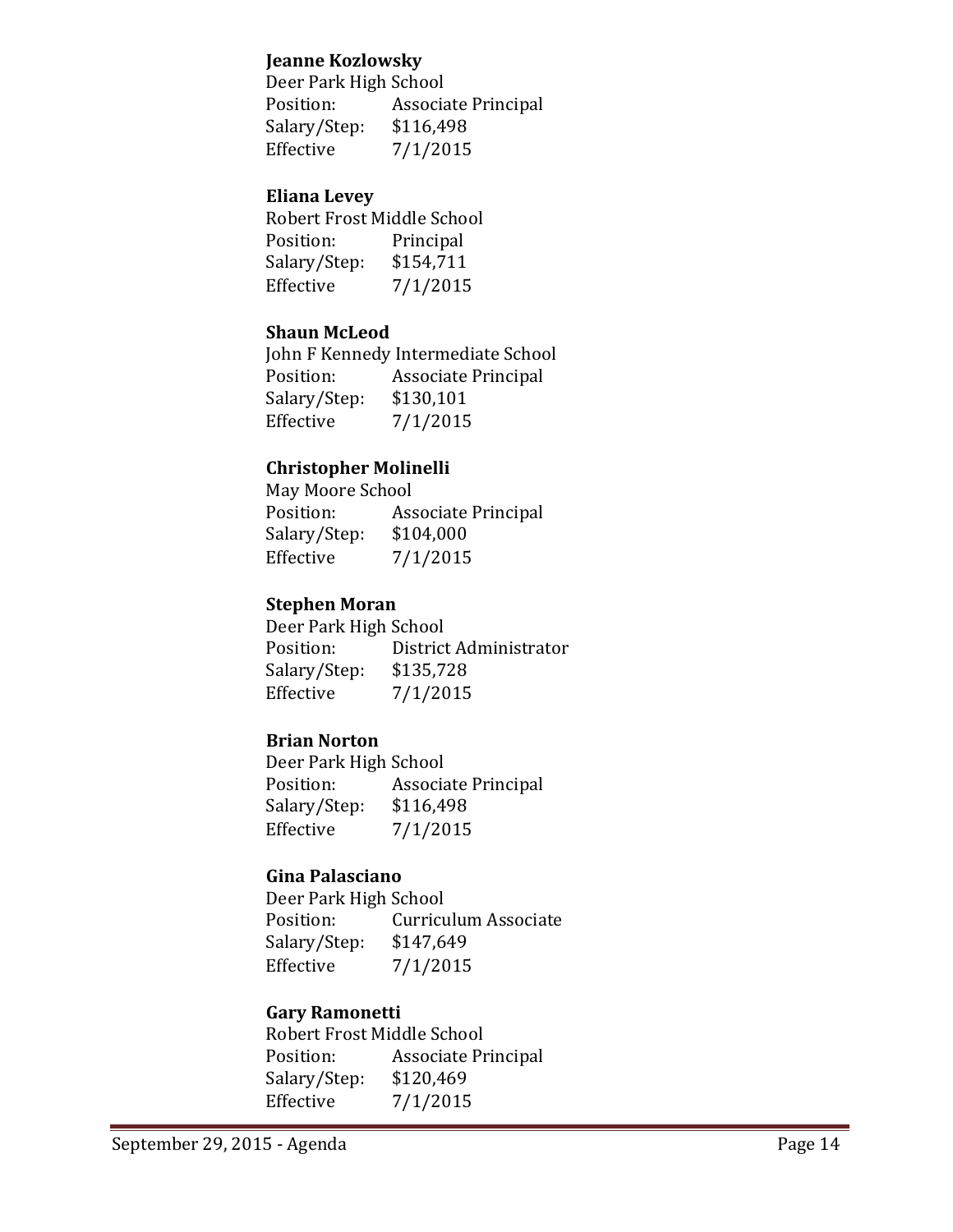#### **Mary Reynolds**

District Office<br>Position: District Administrator<br>\$143,872 Salary/Step:<br>Effective  $7/1/2015$ 

#### **Danielle Sheridan**

District Office District Administrator<br>\$143,872 Salary/Step:<br>Effective  $7/1/2015$ 

### **Kimberly Skillen**

District Office<br>Position: District Administrator<br>\$143,872 Salary/Step:<br>Effective  $7/1/2015$ 

### **SCHEDULE -- L --PART-TIME APPOINTMENTS (Instructional)**

### **Briana Nussbaum**

May Moore School Position: .5 Art Teacher<br>Salary/Step: \$62 Salary/Step: \$61,524 MA/Step 1<br>Effective 9/1/2015 - 6/30/2016 Effective 9/1/2015 - 6/30/2016 Salary prorated at \$30,762 Split position .3 MM/.2 HS

#### **SCHEDULE -- LR --LONG TERM SUBSTITUTE / LEAVE REPLACEMENT (LR) APPOINTMENTS (Instructional)**

#### **Michelle Kwon**

Robert Frost Middle School<br>Position: .2 ELA Leave Position: .2 ELA Leave Replacement Teacher<br>Salary/Step: \$85,900 MA/Step 16 \$85,900 MA/Step 16 Effective 9/1/2015 - 6/30/2016 Salary prorated at \$17,180

#### **Katlyn McGrann**

Deer Park High School Position: .8 ELA Leave Replacement Teacher Salary/Step: \$61,524 MA/Step 1<br>Effective 9/1/2015 - 6/30/2016 Effective 9/1/2015 - 6/30/2016 Salary prorated at \$49,219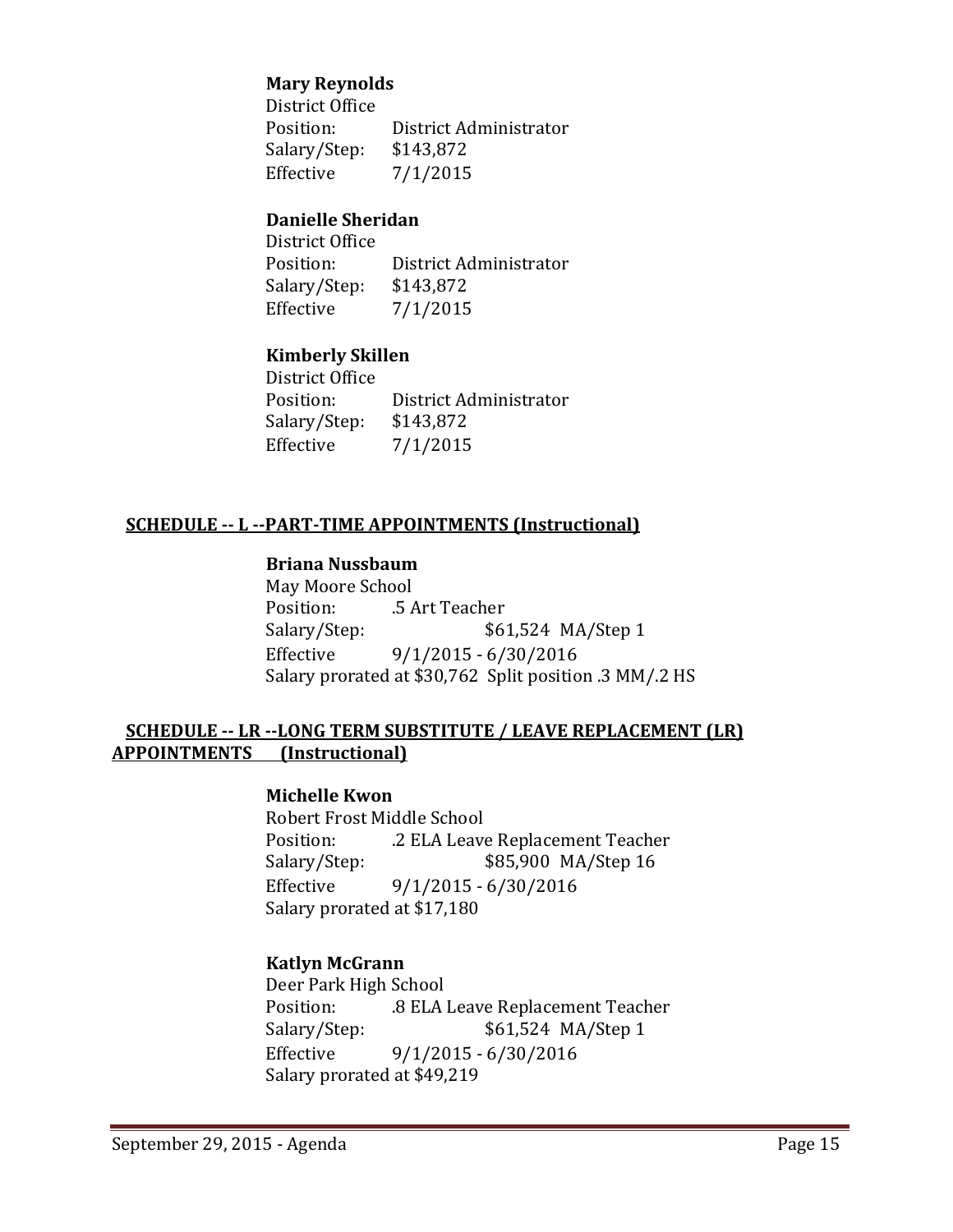#### **SCHEDULE -- N --PROBATIONARY TEACHER (Instructional)**

#### **Heather Ciurleo**

John F Kennedy Intermediate School<br>Position: Special Education Tea Special Education Teacher Salary/Step:  $9/1/2014 - 5/9/2017$ CHANGE OF PROBATIONARY PERIOD (due to L/R position prior to probationary appt) NEW TENURE DATE: MAY 10, 2017

#### **Maria Devitt**

Deer Park High School<br>Position: Probati Probationary Special Education Teacher Salary/Step: Effective 9/1/2014 - 8/31/2016 CHANGE OF TENURE DATE TO SEPTEMBER 1, 2016 (due to prior tenure)

#### **Ariel Miano**

Robert Frost Middle School Probationary Math Teacher Salary/Step:  $9/1/2014 - 4/4/2017$ CHANGE OF PROBATIONARY PERIOD (due to L/R position prior to probationary appt) NEW TENURE DATE: APRIL 5, 2017

#### **Jodi Simet**

John F Kennedy Intermediate School<br>Position: Probationary Elemen Probationary Elementary Teacher Salary/Step: Effective 9/1/2015 - 12/31/2015 CHANGE OF PROBATIONARY PERIOD. NEW TENURE DATE IS JANUARY 1, 2016

#### **SCHEDULE -- NPS --PER DIEM SUBSTITUTES (Instructional)**

#### **Dana Aprile**

District Wide Position: Per-Diem Substitute Teacher/Per-Diem Substitute T.A.<br>Salary/Step: \$110/70 per day Salary/Step: \$110/70 per day<br>Effective 9/1/2015 Effective 9/1/2015 Certification: Social Studies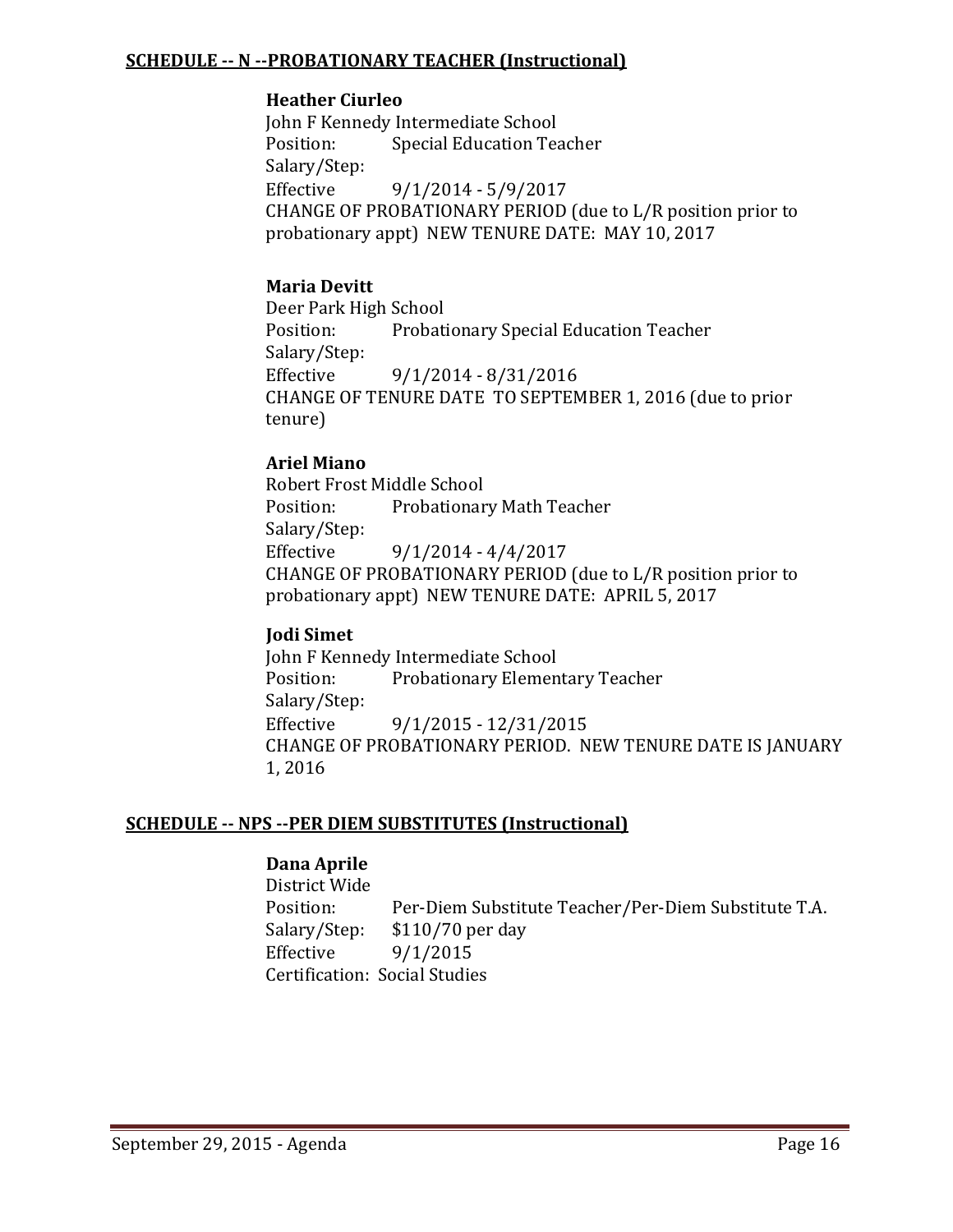### **Karen Bender**

District Wide Position: Per-Diem Substitute Teacher/Sub T.A.<br>Salary/Step: \$110/70 per day Salary/Step: \$110/70 per day<br>Effective 9/23/2015 Effective 9/23/2015 Certifications: S.S. 7-12, Stud w Dis S.S. 7-12, Stu w Dis 5-9, S.S. 5-9, Early Childhood Ed B-2, Stu w Dis B-2, Childhood Ed 1-6, Stu w Dis 1-6

### **Donald Gilson**

District Wide Position: Per-Diem Substitute Teacher/Per-Diem Substitute T.A.<br>Salary/Step: \$110/70 per day Salary/Step: \$110/70 per day<br>Effective 9/1/2015 Effective 9/1/2015 Certifications: Social Studies 7-12, Students w Dis/SS 7-12

### **Maria Gomez**

District Wide Position: Per-Diem Substitute Teacher/Per-Diem Substitute T.A.<br>Salary/Step: \$110/70 per day Salary/Step: \$110/70 per day<br>Effective 10/6/2015 Effective 10/6/2015 Certification: Spanish 7-12

### **Diana Gorman**

District Wide Position: Per-Diem Substitute Teacher/Per-Diem Substitute T.A.<br>Salary/Step: \$110/70 per day Salary/Step: \$110/70 per day<br>Effective 9/1/2015  $9/1/2015$ Certifications: Childhood Ed 1-6, Early Childhood Ed B-2, Students w Dis 1-6

### **James Milano**

District Wide Per-Diem Substitute Teacher<br>\$110/day Salary/Step:<br>Effective Effective 9/23/2015 Certification: ELA 7-12

### **Brandon Nix**

District Wide Position: Per-Diem Substitute Teacher/Per-Diem Substitute T.A.<br>Salary/Step: \$110/70 per day Salary/Step: \$110/70 per day<br>Effective 9/1/2015 Effective 9/1/2015 Certification: Social Studies 7-12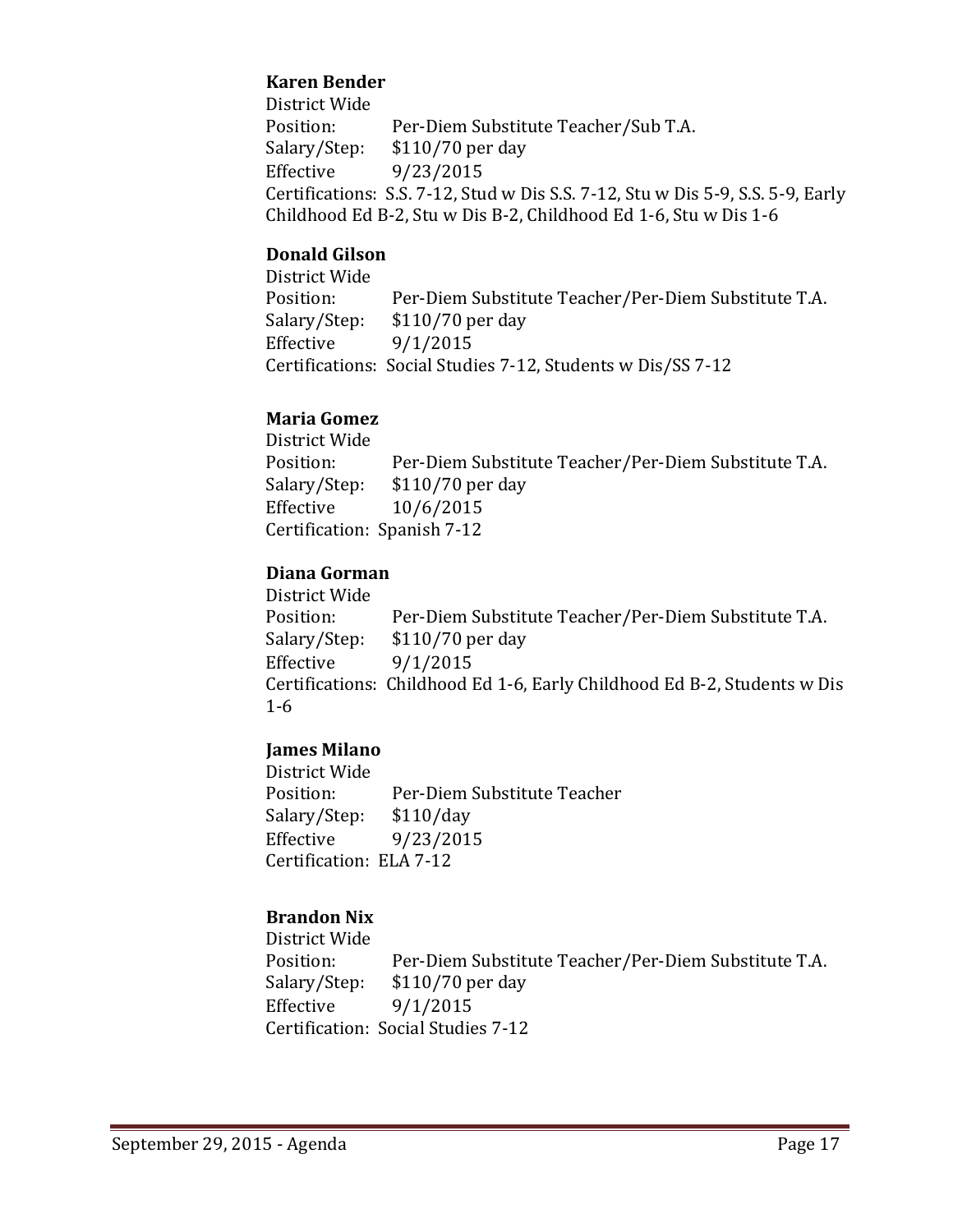### **Tiffany Pannell**

District Wide Position: Per-Diem Substitute Teacher/Per-Diem Substitute T.A.<br>Salary/Step: \$110/70 per day Salary/Step: \$110/70 per day<br>Effective 9/1/2015  $9/1/2015$ Certifications: Childhood Ed 1-6, Math 7-12

#### **Morgan Rebollal**

District Wide Position: Per-Diem Substitute Teacher/Substitute T.A.<br>Salary/Step: \$110/70 per day Salary/Step: \$110/70 per day<br>Effective 9/9/2015 Effective 9/9/2015 Certification: Childhood Ed 1-6

### **Danielle Renna**

District Wide Position: Per-Diem Substitute Teacher/Per-Diem Substitute T.A.<br>Salary/Step: \$110/70 per day \$110/70 per day Effective 9/1/2015 Certifications: Social Studies 7-12, Teaching Assistant

### **Emma Tapada**

District Wide Position: Per-Diem Substitute Teacher/Per-Diem Substitute T.A.<br>Salary/Step: \$110/70 per day  $$110/70$  per day Effective 9/1/2015 Certification: Math 7-12

#### **SCHEDULE -- NS --PERMANENT SUBSTITUTES (Instructional)**

#### **Dana Aprile**

Robert Frost Middle School<br>Position: Permanent S Permanent Substitute Teacher<br>\$125/day Salary/Step:<br>Effective Effective 10/1/2015 - 5/31/2016

### **Donald Gilson**

Deer Park High School<br>Position: Permai Permanent Substitute Teacher<br>\$125/day Salary/Step:<br>Effective Effective 10/1/2015 - 5/31/2016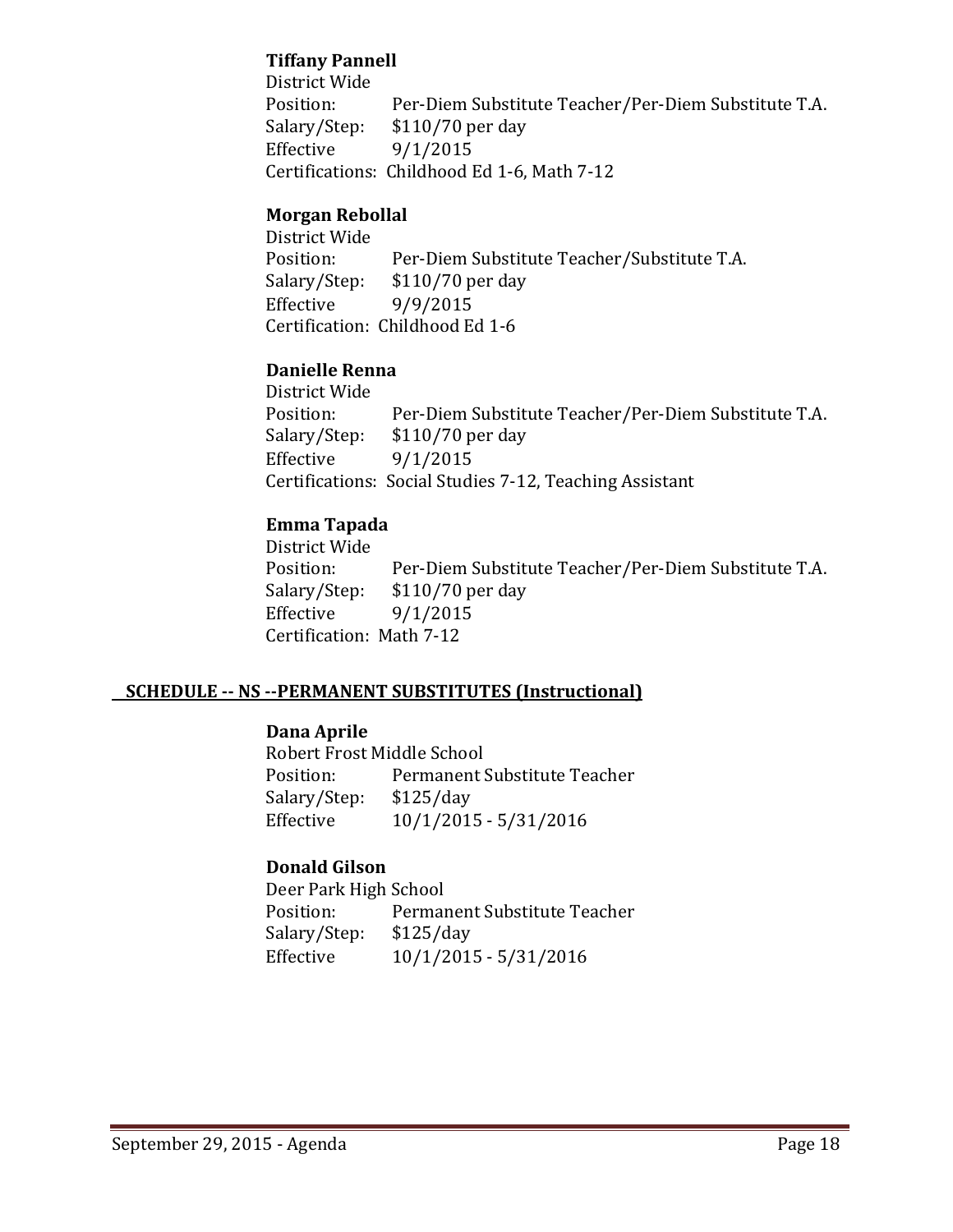#### **Maria Gomez**

Deer Park High School<br>Position: Permai Permanent Substitute Teacher<br>\$125/day Salary/Step:<br>Effective  $9/1/2015 - 10/5/2015$ (coverage for A. Lima)

#### **Diana Gorman**

John Quincy Adams School<br>Position: Permanent Permanent Substitute Teacher<br>\$125/day Salary/Step:<br>Effective Effective 10/1/2015 - 5/31/2016

### **Katlyn McGrann**

Deer Park High School .2 Permanent Substitute Teacher<br>\$125 per day Salary/Step:<br>Effective  $9/1/2015 - 6/30/2016$ Salary prorated at \$25 per day

#### **James Milano**

Deer Park High School<br>Position: Permai Permanent Substitute Teacher<br>\$125/day Salary/Step:<br>Effective Effective 10/1/2015 - 5/31/2016

### **John Minall**

Deer Park High School<br>Position: Permar Permanent Substitute Teacher<br>\$125/day Salary/Step:<br>Effective Effective 10/1/2015 - 5/31/2016

### **Tiffany Pannell**

Robert Frost Middle School<br>Position: Permanent! Permanent Substitute Teacher<br>\$125/day Salary/Step:<br>Effective Effective 10/1/2015 - 5/31/2016

#### **Nina Ragone**

John F Kennedy Intermediate School<br>Position: Permanent Substitute Permanent Substitute Teacher<br>\$125/day Salary/Step:<br>Effective Effective 10/1/2015 - 5/31/2016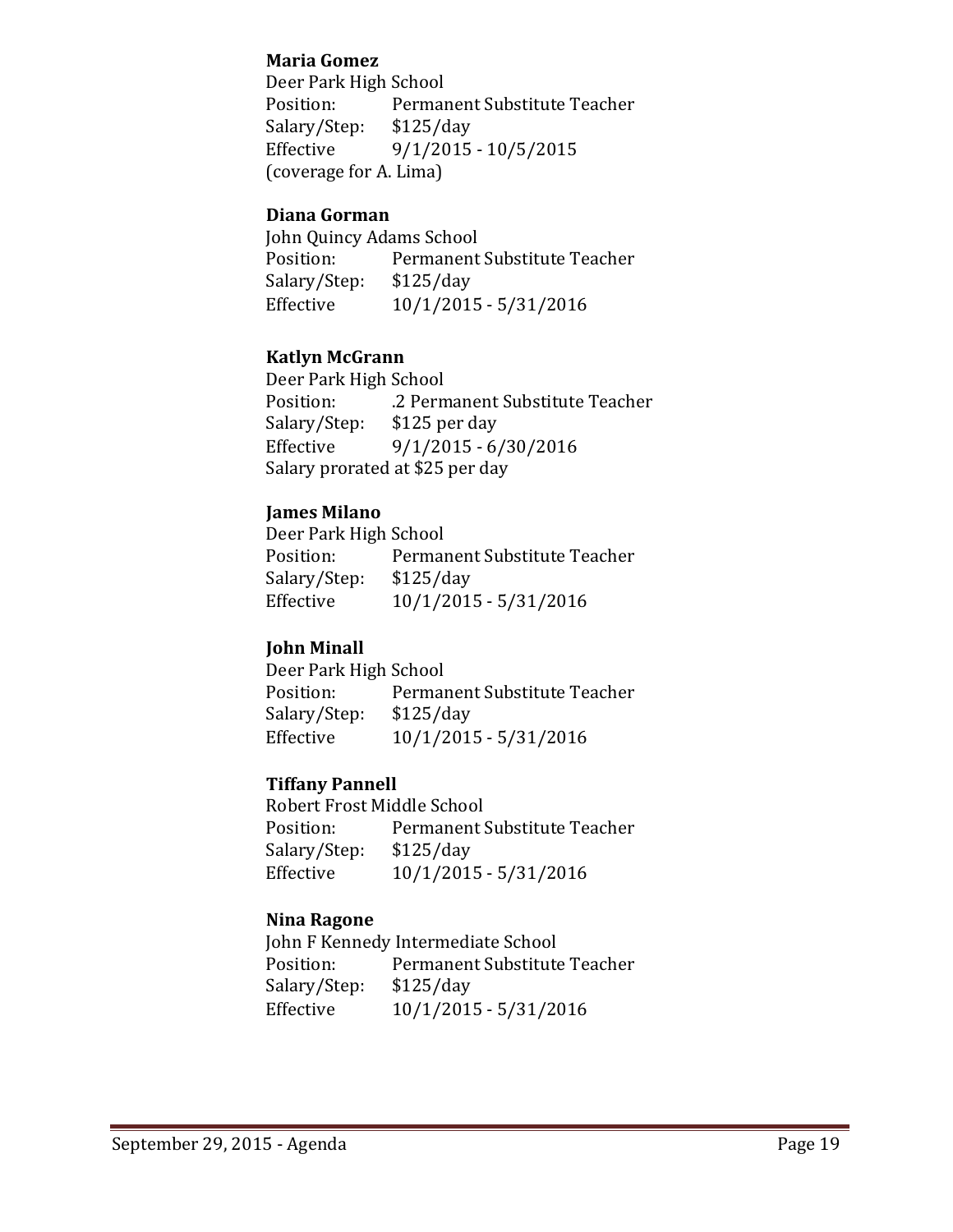#### **Danielle Renna**

Robert Frost Middle School<br>Position: Permanent ! Permanent Substitute Teacher<br>\$125/day Salary/Step:<br>Effective Effective 10/1/2015 - 5/31/2016

#### **Emma Tapada**

Deer Park High School<br>Position: Permai Permanent Substitute Teacher<br>\$125/day Salary/Step:<br>Effective Effective 10/1/2015 - 5/31/2016

#### **SCHEDULE -- O --RESIGNATIONS / RETIREMENTS / REMOVALS / TERMINATIONS (Instructional)**

#### **Michele Alo**

John F Kennedy Intermediate School<br>Position: Permanent Substitute Permanent Substitute Teacher Salary/Step: Effective 8/26/2015 Resignation to accept a T.A. position with our district.

#### **Rachelle Amendola**

Deer Park High School<br>Position: Teachii **Teaching Assistant** Salary/Step: Effective 8/20/2015 Resignation. No outstanding obligation to the district

#### **Danielle Anzalone**

District Wide Per-Diem Substitute Teacher/T.A. Salary/Step: Effective 9/1/2015 Removal from sub list. No outstanding obligation to the district.

#### **Kimberly Avelin**

District Wide Per-Diem Substitute Teacher Salary/Step:<br>Effective Effective 9/1/2015 Removal from sub list. No outstanding obligation to the district.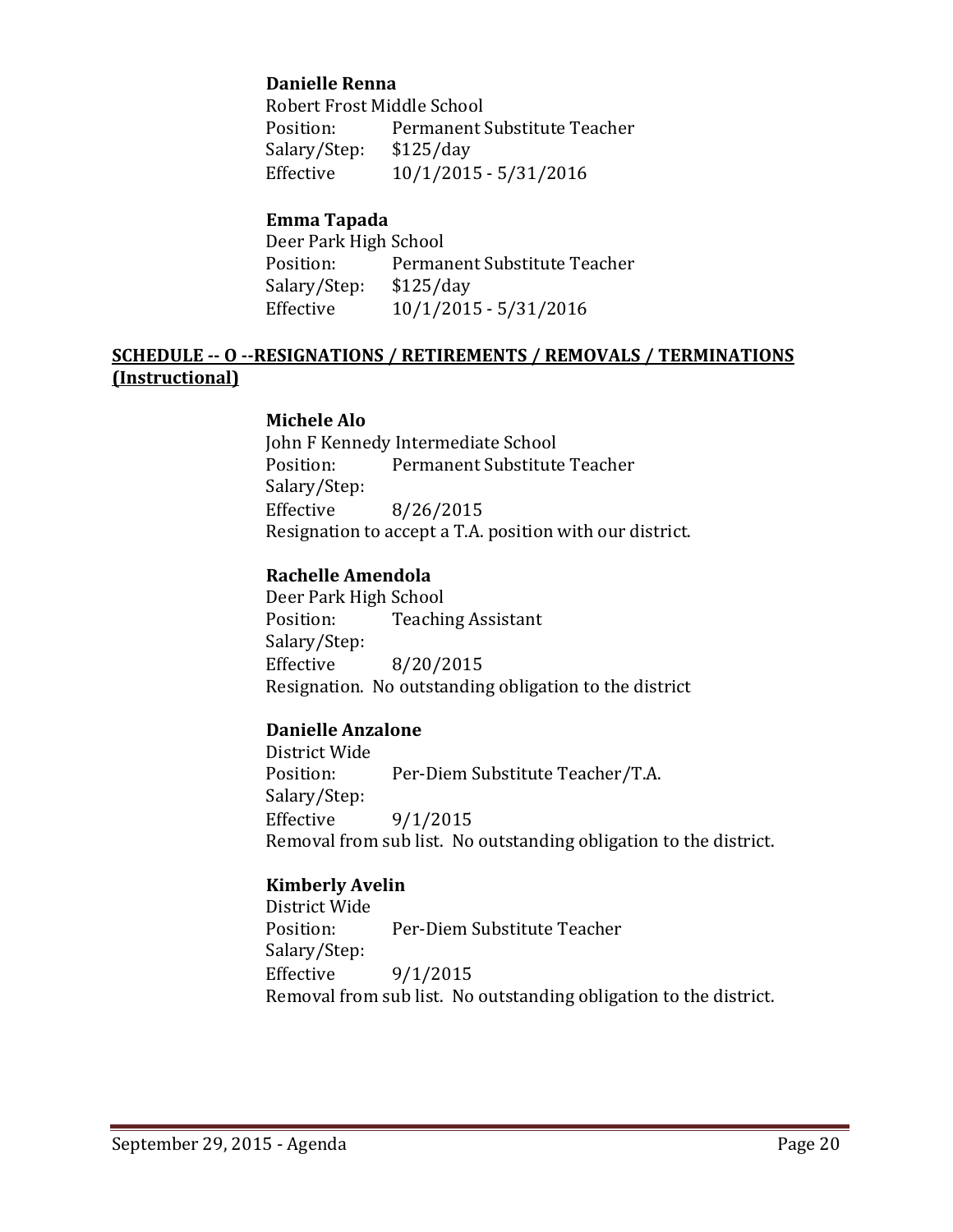### **Abaigail Bouziotis**

District Wide Per-Diem Substitute Teacher/T.A. Salary/Step:  $9/1/2015$ Removal from sub list. No outstanding obligation to the district.

#### **Thomas Brouillard**

District Wide Per-Diem Substitute Teacher/T.A. Salary/Step:<br>Effective Effective 9/1/2015 Removal from sub list. No outstanding obligation to the district.

#### **Christina Carnovale**

Robert Frost Middle School<br>Position: Permanent : Permanent Substitute Teacher/Per-Diem Substitute Teacher Salary/Step: Effective 9/2/2015 Resignation. No outstanding obligation to the district.

### **Brandy Chmela**

District Wide Per-Diem Substitute Teacher/T.A. Salary/Step:<br>Effective  $9/1/2015$ Removal from sub list. No outstanding obligation to the district.

### **Nicole Contrada**

District Wide Per-Diem Substitute Teacher/T.A. Salary/Step:<br>Effective  $9/1/2015$ Removal from sub list. No outstanding obligation to the district.

#### **Jennifer Farrell**

John F Kennedy Intermediate School Position: Permanent/Per-Diem Substitute Teacher Salary/Step:<br>Effective  $9/4/2015$ Resignation. No outstanding obligation to the district.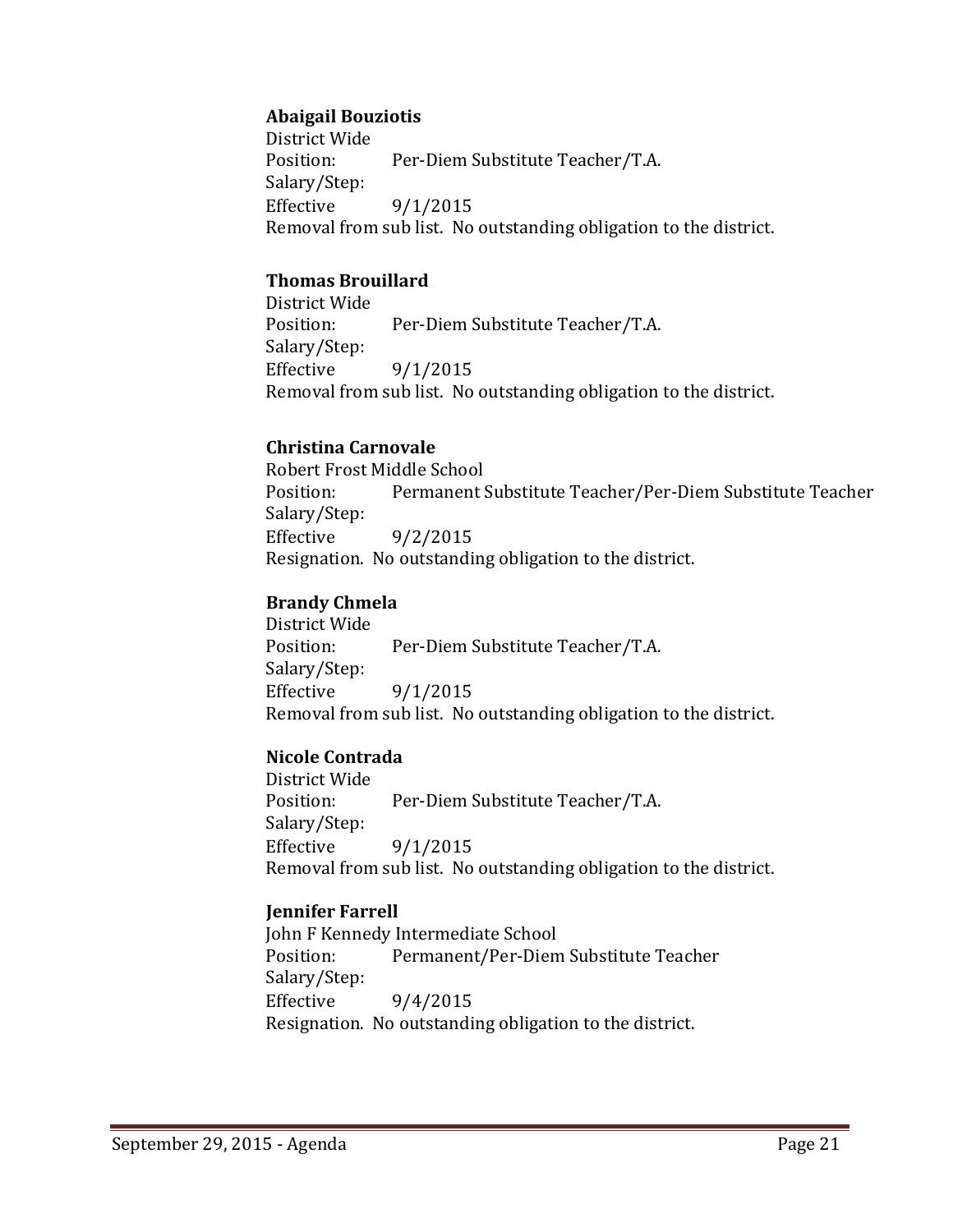#### **Tracy Frank**

Robert Frost Middle School<br>Position: Permanent/ Permanent/Per-Diem Substitute Teacher Salary/Step: Effective 9/8/2015 Resignation. No outstanding obligation to the district.

#### **Pamela Franzese**

District Wide Per-Diem Substitute Teacher/T.A. Salary/Step: Effective 9/1/2015 Removal from sub list. No outstanding obligation to the district.

### **Justine Gallagher**

District Wide Per-Diem Substitute Teacher/T.A. Salary/Step: Effective 9/1/2015 Removal from sub list. No outstanding obligation to the district.

### **Janet Hart**

District Wide Per-Diem Substitute Teacher/T.A. Salary/Step: Effective 9/1/2015 Removal from sub list. No outstanding obligation to the district.

#### **Amy Herbert-Ippolito**

Deer Park High School **Teaching Assistant** Salary/Step:<br>Effective Effective 9/8/2015 Resignation. No outstanding obligation to the district.

### **Annie Kelly**

District Wide Per-Diem Substitute Teacher/T.A. Salary/Step: Effective 9/1/2015 Removal from sub list. No outstanding obligation to the district.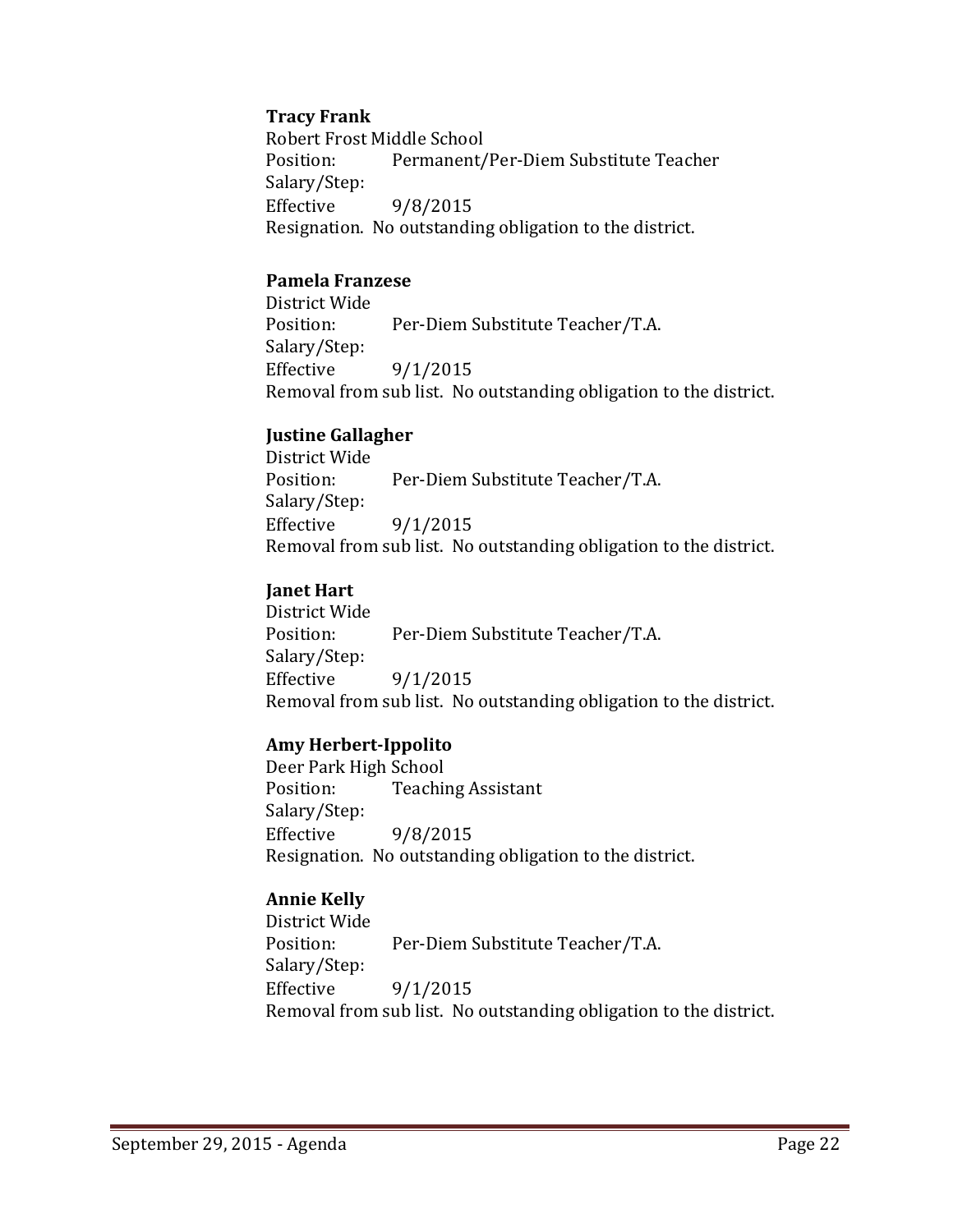### **Kaitlyn Kelly**

District Wide Per-Diem Substitute Teacher/T.A. Salary/Step:  $9/1/2015$ Removal from sub list. No outstanding obligation to the district.

#### **Jonathan Kowalchuk**

District Wide Per-Diem Substitute Teacher/T.A. Salary/Step:<br>Effective  $9/1/2015$ Removal from sub list. No outstanding obligation to the district.

#### **Michelle Kwon**

Deer Park High School .2 Permanent Substitute Teacher Salary/Step:  $9/1/2015$ Resignation as .2 permanent substitute in order to accept .2 LR position at RF

#### **Angelina Lee**

May Moore School<br>Position: Tea **Teaching Assistant** Salary/Step: Effective 8/31/2015 Resignation. No outstanding obligation to the district.

#### **Megan Martin**

Robert Frost Middle School Permanent/Per-Diem Substitute Teacher Salary/Step:<br>Effective Effective 9/22/2015 Resignation. No outstanding obligation to the district.

#### **Jillian Miller**

Robert Frost Middle School<br>Position: Permanent/ Permanent/Per-Diem Substitute Teacher Salary/Step:<br>Effective Effective 9/19/2015 Resignation. No outstanding obligation to the district.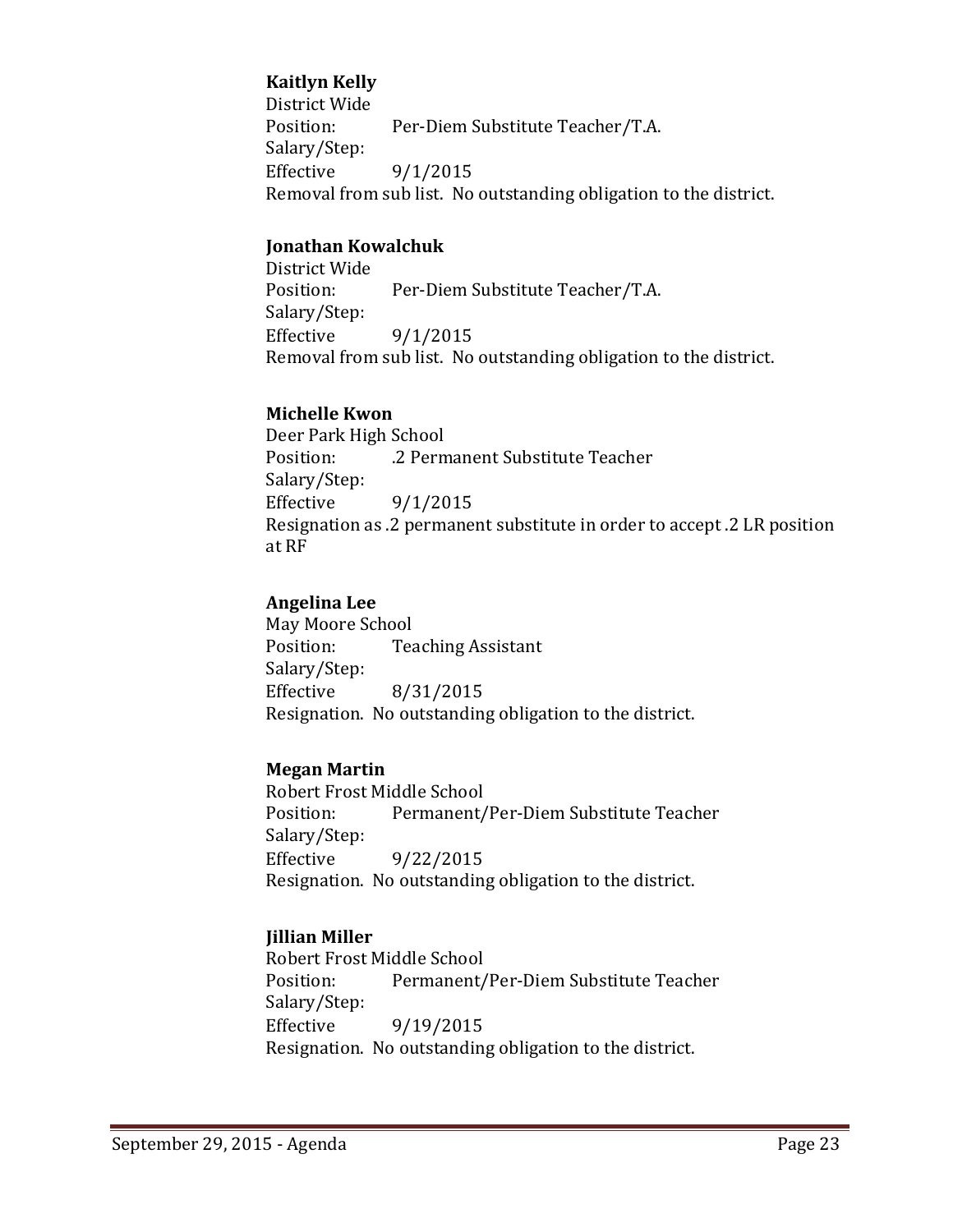#### **Holly Negron**

John F Kennedy Intermediate School<br>Position: Teaching Assistant **Teaching Assistant** Salary/Step:<br>Effective Effective 8/20/2015 Resignation. No outstanding obligation to the district

### **Jessica Nersesian**

District Wide Per-Diem Substitute Teacher/T.A. Salary/Step:  $9/1/2015$ Removal from sub list. No outstanding obligation to the district.

### **Erin Saccente**

District Wide Per-Diem Substitute Teacher/T.A. Salary/Step:<br>Effective Effective 9/1/2015 Removal from sub list. No outstanding obligation to the district.

### **Christine Schifaudo**

District Wide Per-Diem Substitute Teacher/T.A. Salary/Step: Effective 9/1/2015 Removal from sub list. No outstanding obligation to the district.

### **Alyssa Sciarrino**

District Wide Per-Diem Substitute Teacher/Substitute T.A. Salary/Step:<br>Effective  $9/4/2015$ Resignation. No outstanding obligation to the district.

#### **Jason Simowitz**

District Wide Per-Diem Substitute Teacher/T.A. Salary/Step:<br>Effective  $9/1/2015$ Removal from sub list. No outstanding obligation to the district.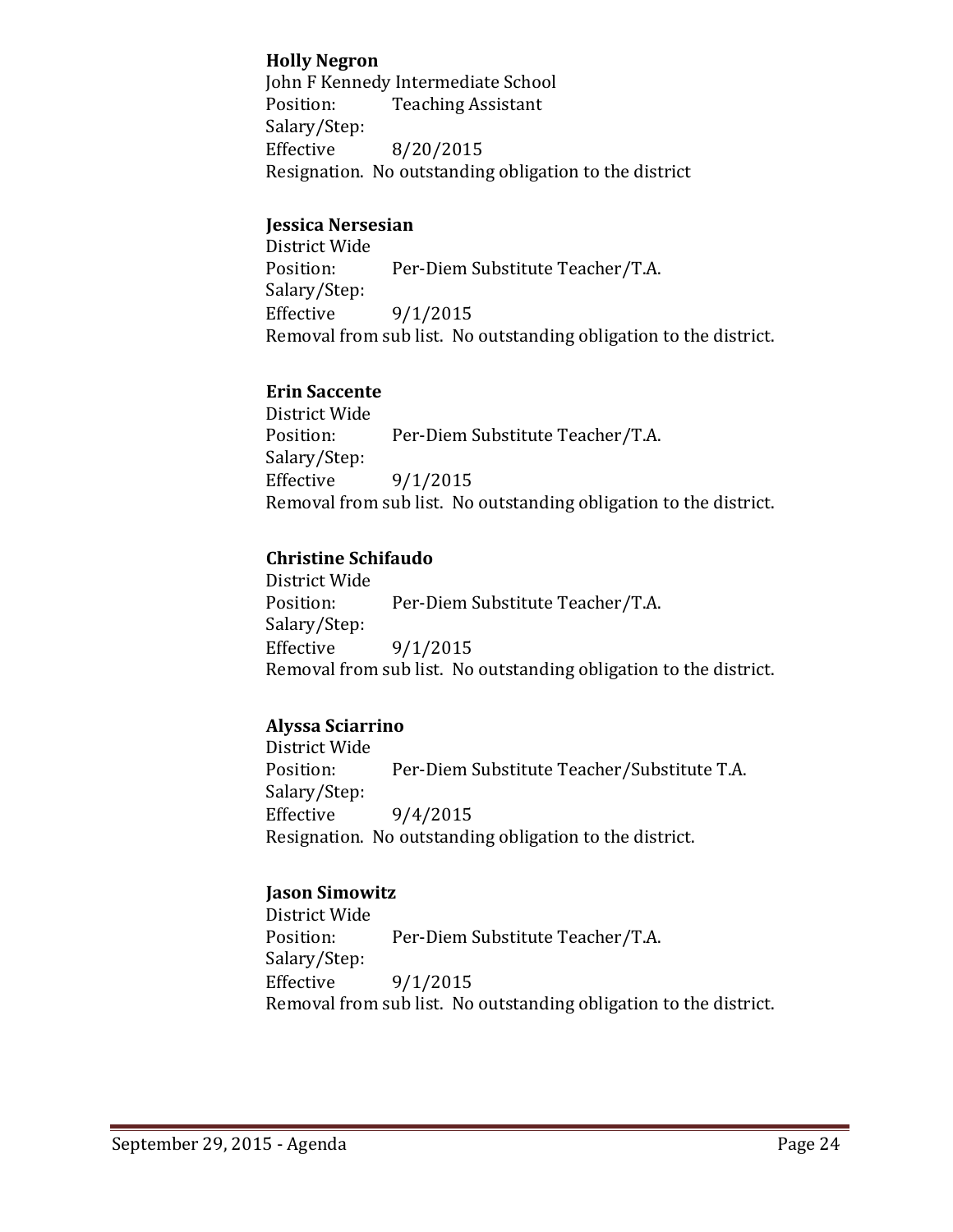#### **Nicole Swartout**

John F Kennedy Intermediate School<br>Position: Permanent Substitute Permanent Substitute Teacher Salary/Step:<br>Effective Effective 8/31/2015 Resignation as perm sub only; remain as per-diem.

### **Kevin Tallman**

District Wide Per-Diem Substitute Teacher/T.A. Salary/Step:  $9/1/2015$ Removal from sub list. No outstanding obligation to the district.

#### **Jessica Thomson**

Robert Frost Middle School<br>Position: Teaching As **Teaching Assistant** Salary/Step:<br>Effective Effective 8/31/2015 Resignation. No outstanding obligation to the district.

### **Nancy Walton**

District Wide Per-Diem Substitute Teacher/T.A. Salary/Step: Effective 9/1/2015 Removal from sub list. No outstanding obligation to the district.

### **Linda Zimmerly**

Robert Frost Middle School<br>Position: Teaching As **Teaching Assistant** Salary/Step:<br>Effective Effective 9/8/2015 Resignation. No outstanding obligation to the district.

#### **SCHEDULE -- Q --LEAVES OF ABSENCE (Instructional)**

### **Ann Marie Abeltin**

Deer Park High School<br>Position: Special **Special Education Teacher** Salary/Step:<br>Effective  $9/4/2015 - 9/15/2015$ Paid Medical LOA (FMLA)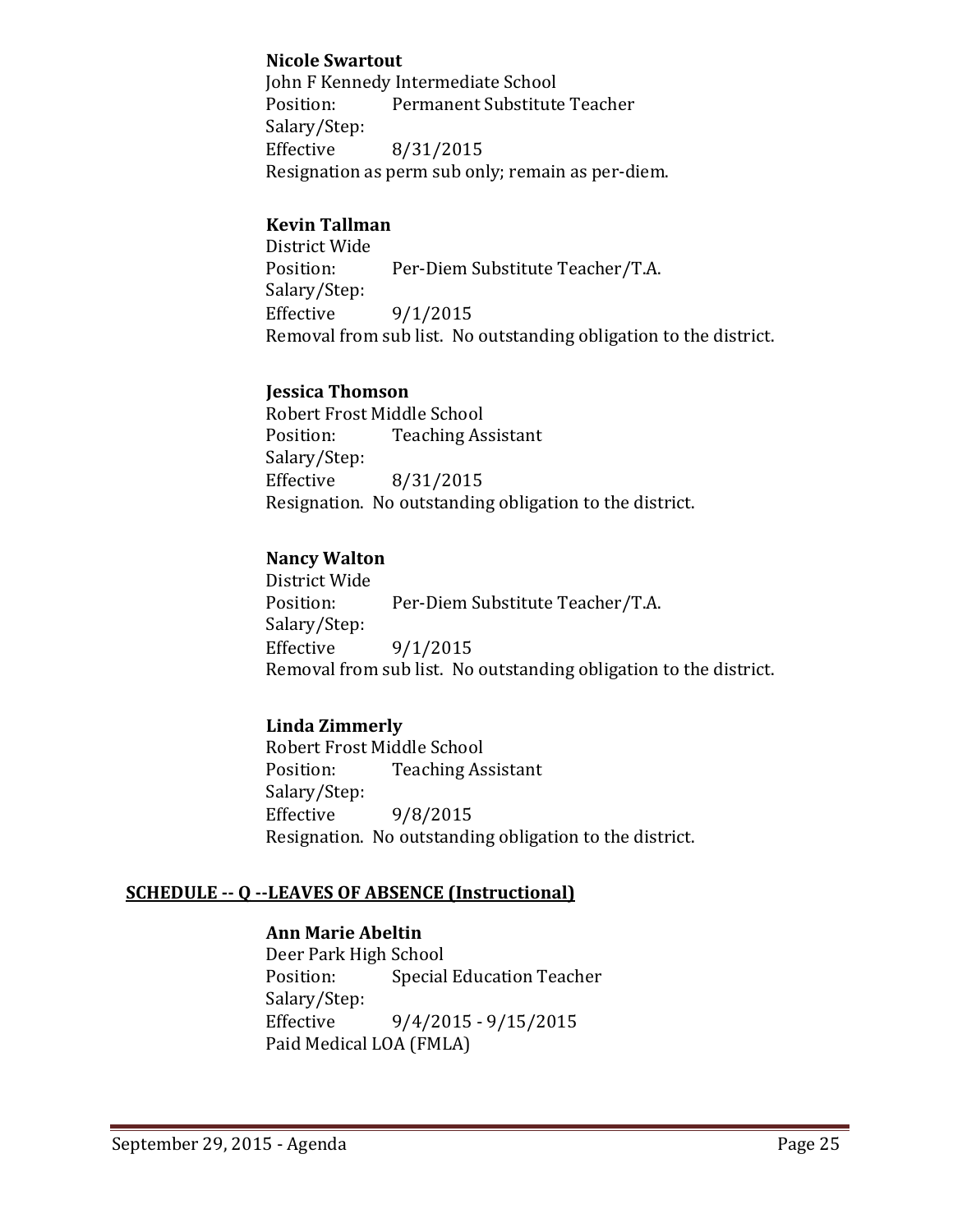### **Diane Carino**

Deer Park High School<br>Position: Special Special Education Teacher Salary/Step:  $9/2/2015 - 10/9/2015$ CHANGE OF DATES for Paid Maternity LOA (FMLA)

### **Tiffany DeMarchis**

May Moore School<br>Position: Ele **Elementary Teacher** Salary/Step:  $9/1/2015 - 9/24/2015$ Paid Maternity LOA (FMLA)

#### **Kimberly Kokolakis**

John F Kennedy Intermediate School<br>Position: Elementary Teacher **Elementary Teacher** Salary/Step:<br>Effective Effective 10/22/2015 - 1/22/2016 10/22/15-12/4/15 Paid Maternity LOA (FMLA) 12/5/15-1/22/16 Unpaid Remainder of FMLA

### **Eliana Levey**

Robert Frost Middle School<br>Position: Principal Position: Salary/Step:<br>Effective  $9/28/2015 - 10/2/2015$ Paid Medical LOA (FMLA)

### **Alex Lima**

Deer Park High School<br>Position: Spanisl Spanish Teacher Salary/Step:<br>Effective Effective 9/1/2015 - 10/23/2015 Paid Medical LOA (FMLA)

### **Kristen Noblett**

May Moore School<br>Position: Ele **Elementary Teacher** Salary/Step:<br>Effective  $9/19/2015 - 10/16/2015$ Extension of Paid Maternity LOA (FMLA)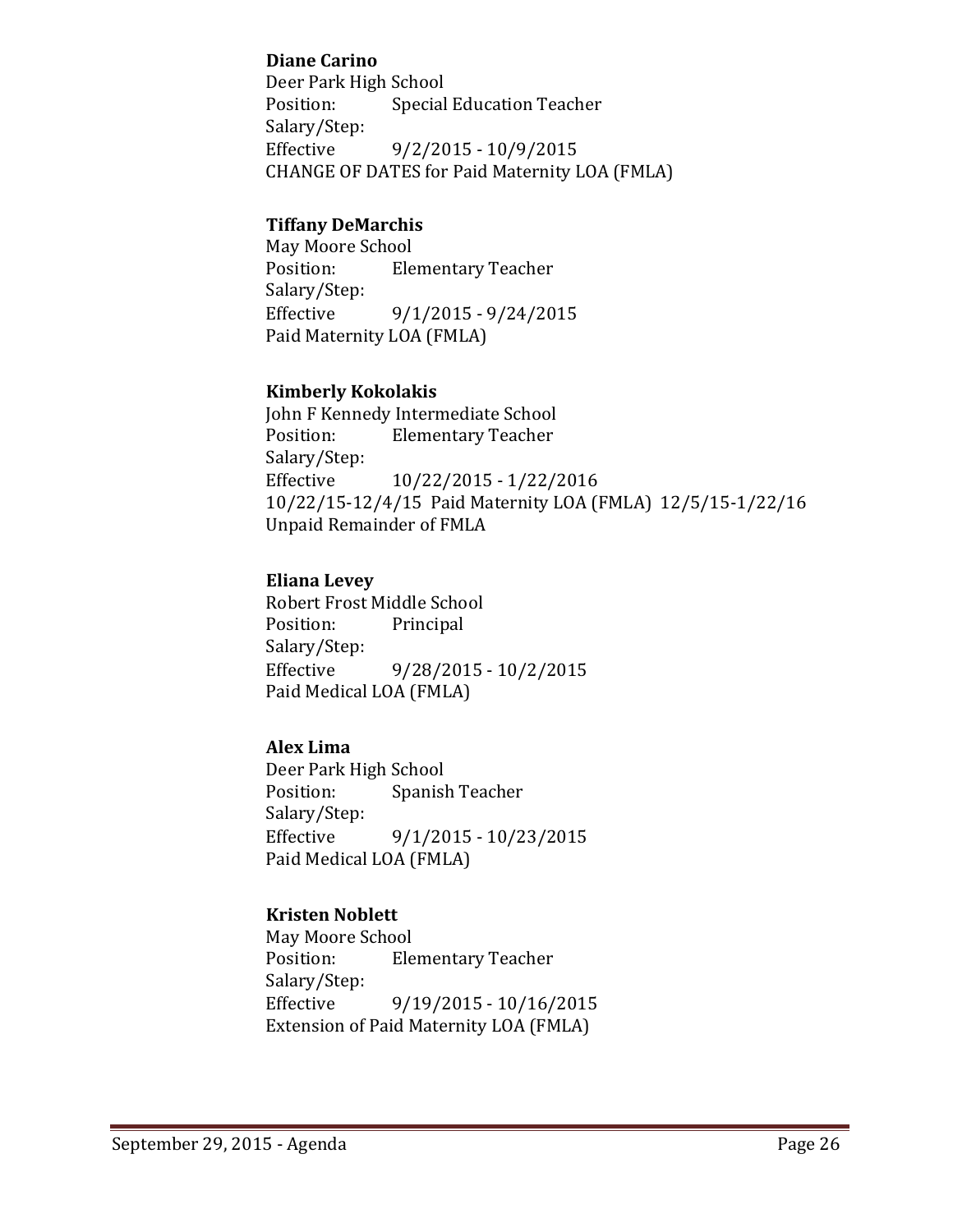### **Heather Nola**

Deer Park High School<br>Position: Spanisl Spanish Teacher Salary/Step:<br>Effective Effective 9/1/2015 - 1/31/2016 9/1/15-10/24/15 Paid Maternity LOA (FMLA) 10/25/15-1/31/16 Unpaid Remainder of FMLA

#### **SCHEDULE -- TA --PROBATIONARY TEACHING ASSISTANT (Instructional)**

#### **Michele Alo**

John F Kennedy Intermediate School<br>Position: Probationary Teachir Probationary Teaching Assistant<br>\$28,041 Salary/Step:<br>Effective Effective 9/1/2015 - 8/31/2019

### **Erebuni Babakhanian**

May Moore School<br>Position: Pro Probationary Teaching Assistant<br>\$28,041 Salary/Step: Effective 9/1/2015 - 8/31/2019

#### **Mary Boeckel-Looney**

Robert Frost Middle School Probationary Teaching Assistant<br>\$28,041 Salary/Step:<br>Effective Effective 9/1/2015 - 8/31/2019

### **Lauren Boncimino**

Robert Frost Middle School Probationary Teaching Assistant Salary/Step: \$28,041<br>Effective 9/1/201 Effective 9/1/2015 - 8/31/2019

### **Jennifer Davidson**

Robert Frost Middle School<br>Position: Probationar Probationary Teaching Assistant<br>\$28,041 Salary/Step:<br>Effective Effective 9/1/2015 - 8/31/2019

#### **Samantha DeMarco**

Robert Frost Middle School<br>Position: Probationar Probationary Teaching Assistant<br>\$28,041 Salary/Step:<br>Effective Effective 9/1/2015 - 8/31/2019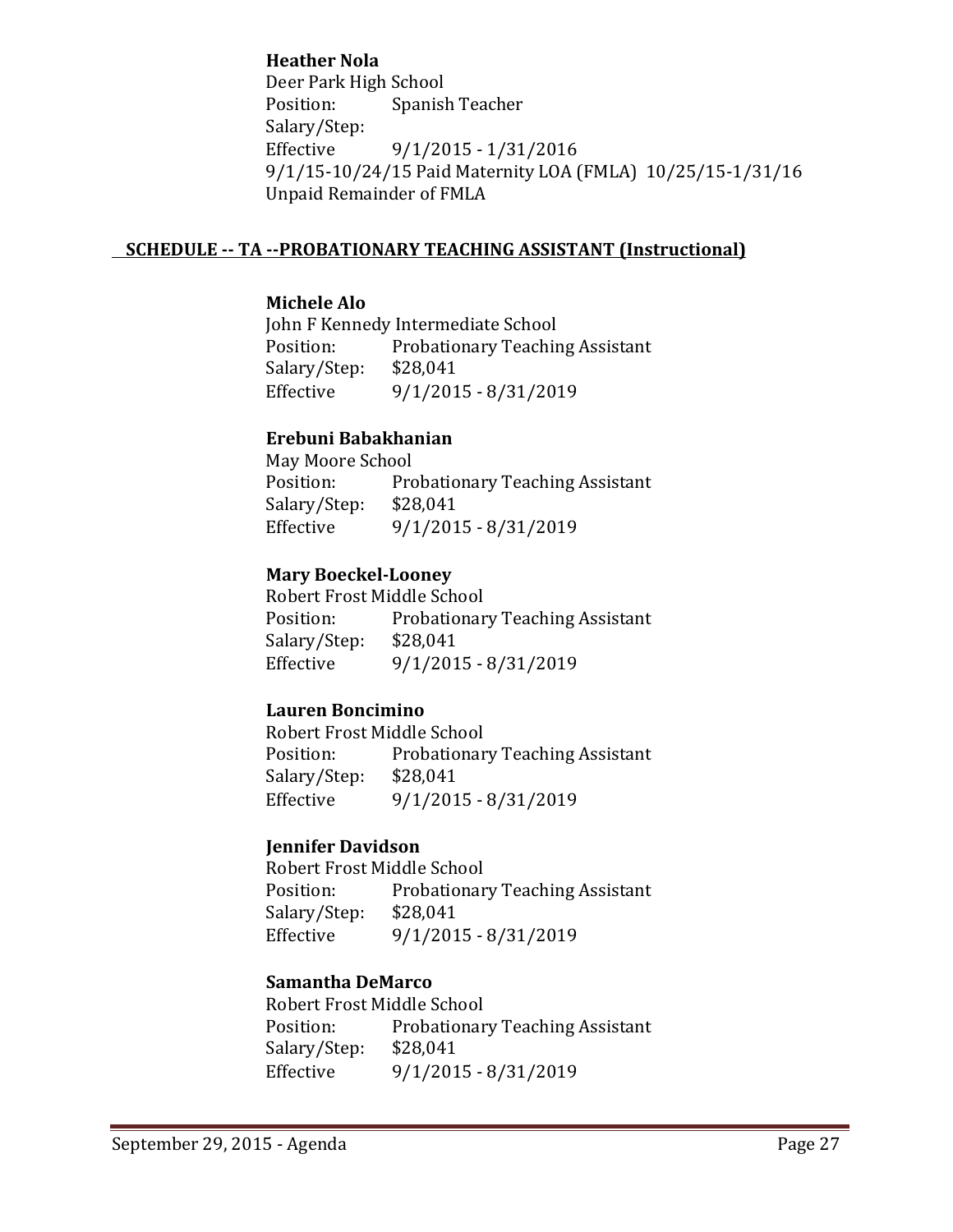#### **Sandra DiThomas**

Deer Park High School<br>Position: Probati Probationary Teaching Assistant<br>\$28,041 Salary/Step:<br>Effective Effective 9/1/2015 - 8/31/2019

### **Loren Ferro**

Robert Frost Middle School Probationary Teaching Assistant<br>\$28,041 Salary/Step:<br>Effective Effective 9/1/2015 - 8/31/2019

### **Linda MacDonald**

John F Kennedy Intermediate School<br>Position: Probationary Teachir Probationary Teaching Assistant<br>\$28,041 Salary/Step:<br>Effective Effective 9/1/2015 - 8/31/2019

### **SCHEDULE -- TR --TRANSFERS (Instructional)**

### **Carla DeVito**

Deer Park High School .8 ELA Teacher/.2 DPTA<br>No Change Salary/Step:<br>Effective Effective 9/1/2015 - 6/30/2016 Transfer from HS/RF to HS

### **Regina LaManna**

John Quincy Adams School<br>Position: Teaching A **Teaching Assistant** Salary/Step: Effective 9/8/2015 Transfer from RF to JQA

#### **Melissa Mangiapanella**

Deer Park High School<br>Position: Teachii **Teaching Assistant** Salary/Step:<br>Effective  $9/1/2015$ Transfer from RF to HS

### **John Minall**

Robert Frost Middle School<br>Position: Permanent ! Permanent Substitute Teacher Salary/Step:<br>Effective Effective 10/1/2015 - 5/31/2016 Transfer from HS to RF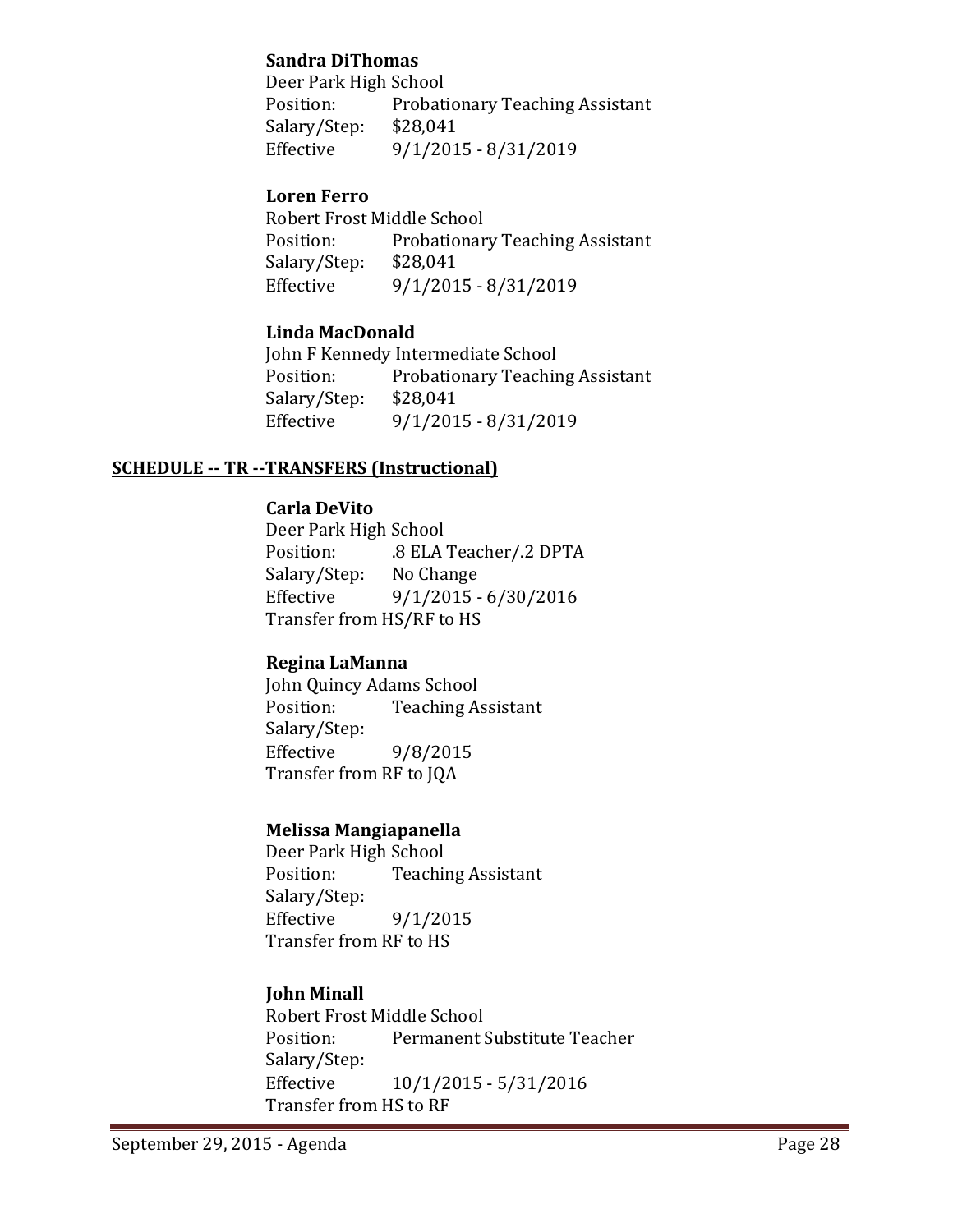#### **Susan Ortega**

Deer Park High School<br>Position: Teachii **Teaching Assistant** Salary/Step:  $9/1/2015$ Transfer from MM to HS

#### **SCHEDULE -- TTPA --TEMPORARY ASSIGNMENT (Instructional)**

#### **Francis Amendola**

Deer Park High School<br>Position: Proctor Proctor - Regents Exams<br>\$34/hr Salary/Step:<br>Effective Effective 8/12/2015 - 8/13/2015

#### **Francis Amendola**

Deer Park High School<br>Position: Grader Grader - Regents Exams<br>\$67.80/hr Salary/Step:<br>Effective Effective 8/14/2015

### **Denise Black**

District Wide Position: Mentor<br>Salary/Step: \$1,200 Salary/Step:<br>Effective  $9/1/2015 - 6/30/2016$ 

#### **Alison Branca**

Deer Park High School<br>Position: Proctor Proctor - Regents Exams<br>\$34/hr Salary/Step:<br>Effective Effective 8/12/2015 - 8/13/2015

#### **Alison Branca**

Deer Park High School<br>Position: Grader Grader - Regents Exams<br>\$67.80/hr Salary/Step:<br>Effective Effective 8/14/2015

### **Rachel Burkel**

District Wide Position: Mentor<br>Salary/Step: \$1,200 Salary/Step: Effective 9/1/2015 - 6/30/2016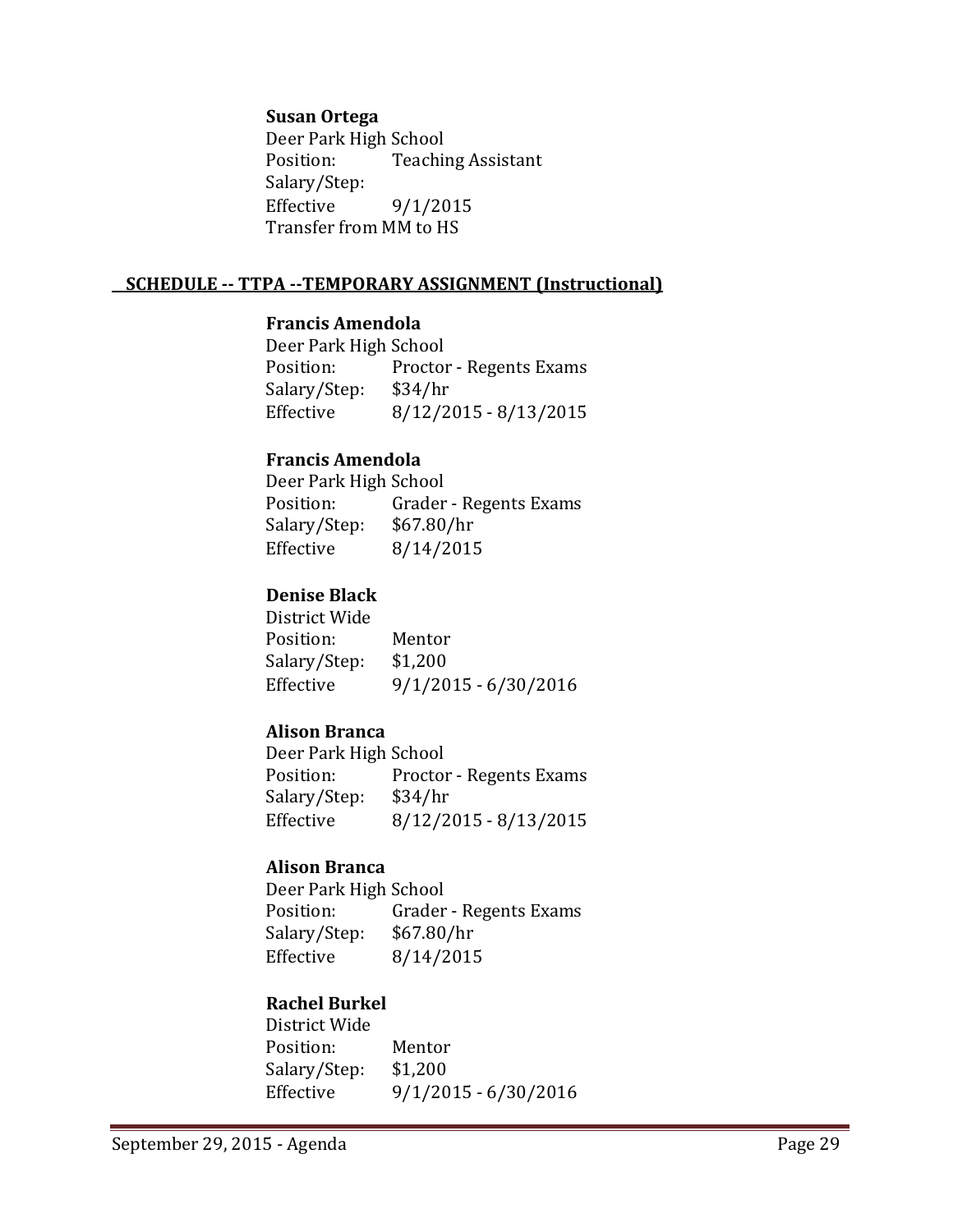### **Mary Burlandi**

Deer Park High School<br>Position: Teachii Teaching Assistant Proctor for Regents Exams<br>\$20.03/hr Salary/Step:<br>Effective  $8/12/2015 - 8/13/2015$ 

### **Rachel Chalmers**

Deer Park High School<br>Position: Teachii Teaching Assistant Proctor for Regents Exams<br>\$20.03/hr Salary/Step:<br>Effective  $8/12/2015 - 8/13/2015$ 

#### **Anthony Cinquemani**

Deer Park High School<br>Position: Proctor Proctor - Regents Exams<br>\$34/hr Salary/Step:<br>Effective Effective 8/12/2015 - 8/13/2015

### **Josephine Conway**

District Wide Position: Mentor<br>Salary/Step: \$1,200 Salary/Step:<br>Effective  $9/1/2015 - 6/30/2016$ 

### **Lorrie Cook**

May Moore School<br>Position: T.A T.A. Extra Care Stipend<br>\$4,227 Salary/Step:<br>Effective Effective 9/1/2015 - 6/30/2016

### **Rebecca Corbin**

District Wide Position: Mentor<br>Salary/Step: \$1,200 Salary/Step:<br>Effective Effective 9/1/2015 - 6/30/2016

### **David DePrima**

District Wide Position: Mentor<br>Salary/Step: \$1,200 Salary/Step: Effective 9/1/2015 - 6/30/2016

#### **Patricia Eysser**

District Wide Position: Mentor<br>Salary/Step: \$1,200 Salary/Step:<br>Effective  $9/1/2015 - 6/30/2016$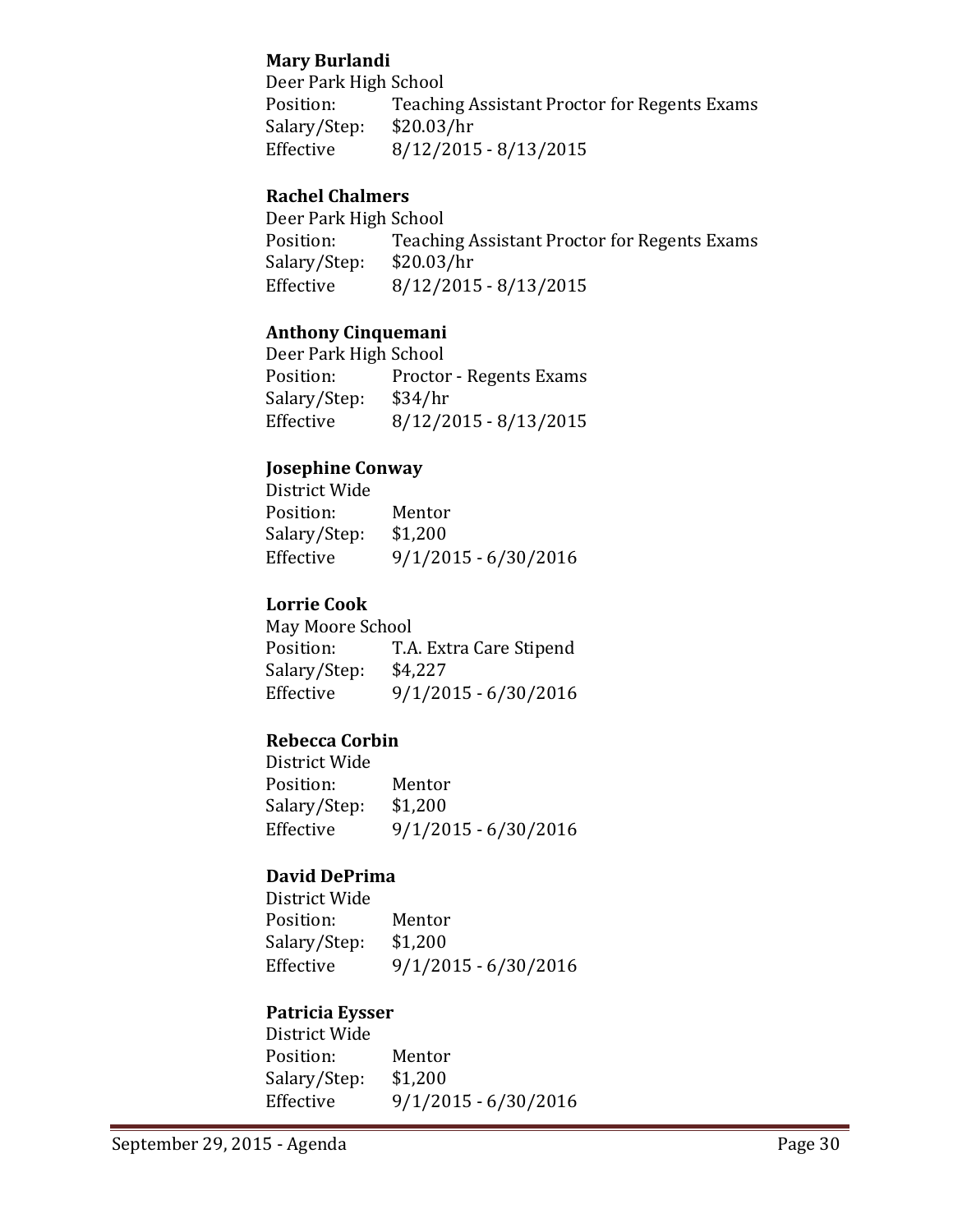### **Colleen Garay**

Deer Park High School<br>Position: Proctor Proctor - Regents Exams<br>\$34/hr Salary/Step:<br>Effective Effective 8/12/2015 - 8/13/2015

#### **Colleen Garay**

Deer Park High School<br>Position: Grader Grader - Regents Exams<br>\$67.80/hr Salary/Step:<br>Effective Effective 8/14/2015

### **Barbara Goemans**

May Moore School<br>Position: T.A T.A. Extra Care Stipend Salary/Step: \$4,227<br>Effective 9/1/20 Effective 9/1/2015 - 6/30/2016

#### **Christine Grossman**

District Wide Position: Mentor<br>Salary/Step: \$1,200 Salary/Step:<br>Effective  $9/1/2015 - 6/30/2016$ 

### **Justin Gutman**

Deer Park High School<br>Position: Proctor Proctor - Regents Exams<br>\$34/hr Salary/Step:<br>Effective  $8/12/2015 - 8/13/2015$ 

### **Justin Gutman**

Deer Park High School<br>Position: Grader Grader - Regents Exams<br>\$67.80/hr Salary/Step:<br>Effective Effective 8/14/2015

#### **Stephen Hansen**

Deer Park High School<br>Position: Grader Grader - Regents Exams<br>\$67.80/hr Salary/Step: Effective 8/14/2015

#### **Kara Hanson Micucci**

Deer Park High School<br>Position: Proctor Proctor - Regents Exams<br>\$34/hr Salary/Step:<br>Effective  $8/12/2015 - 8/13/2015$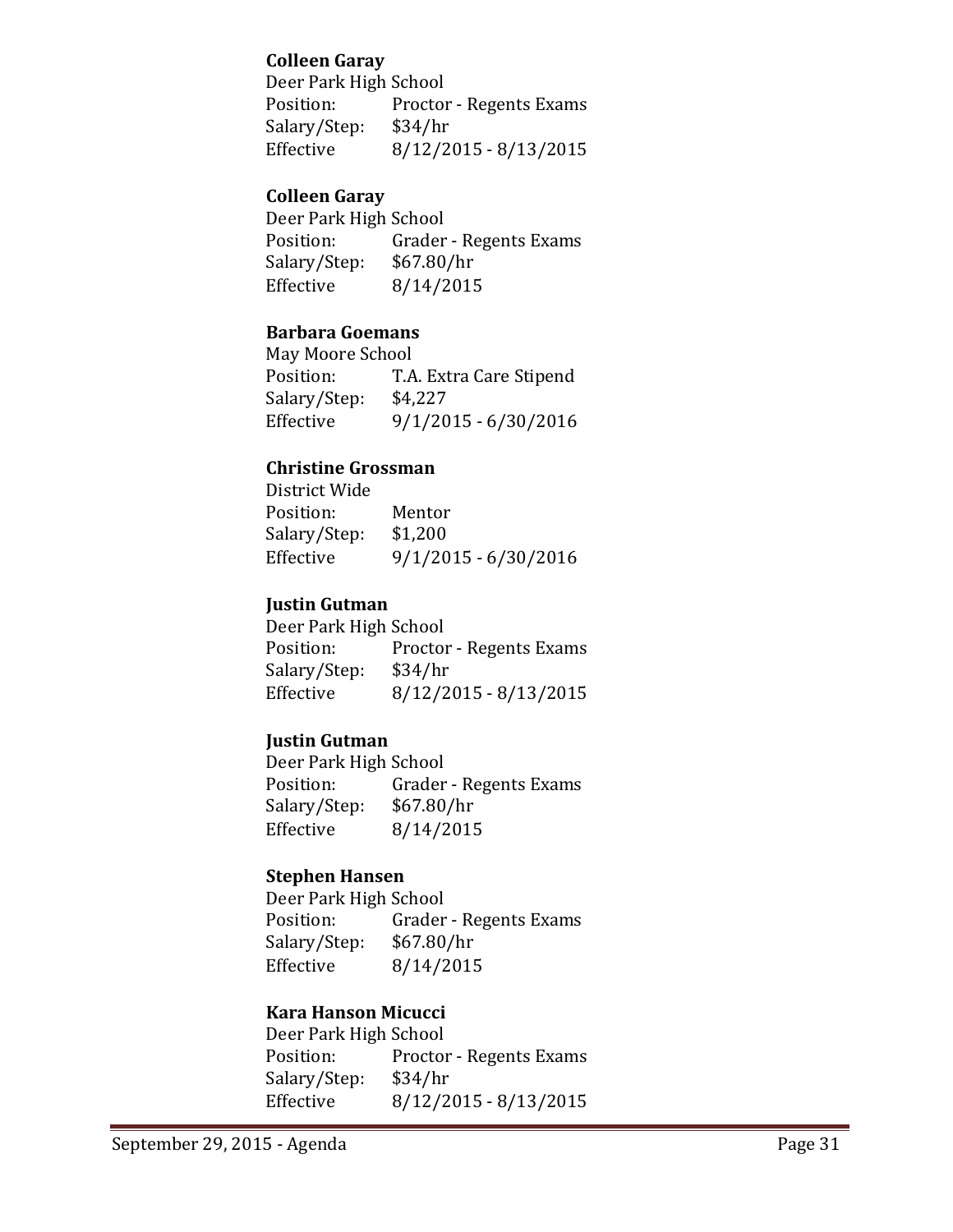### **John Heeg**

| Mentor                 |
|------------------------|
| \$1,200                |
| $9/1/2015 - 6/30/2016$ |
|                        |

#### **Gail Heffernan**

|              | John F Kennedy Intermediate School |
|--------------|------------------------------------|
| Position:    | T.A. Extra Care Stipend            |
| Salary/Step: | \$4,227                            |
| Effective    | $9/1/2015 - 6/30/2016$             |

### **James Henry**

| Deer Park High School |                                |
|-----------------------|--------------------------------|
| Position:             | <b>Proctor - Regents Exams</b> |
| Salary/Step:          | \$34/hr                        |
| Effective             | $8/12/2015 - 8/13/2015$        |

### **James Henry**

| Deer Park High School  |
|------------------------|
| Grader - Regents Exams |
| \$67.80/hr             |
| 8/14/2015              |
|                        |

## **James Henry**

| Mentor                 |
|------------------------|
| \$1,200                |
| $9/1/2015 - 6/30/2016$ |
|                        |

### **Noemi Herles**

Deer Park High School<br>Position: T.A. Ext T.A. Extra Care Stipend<br>\$4,227 Salary/Step:<br>Effective  $9/1/2015 - 6/30/2016$ 

### **Venus Joe**

Deer Park High School<br>Position: Teachin Teaching Assistant Proctor for Regents Exams<br>\$20.03/hr Salary/Step:<br>Effective  $8/12/2015 - 8/13/2015$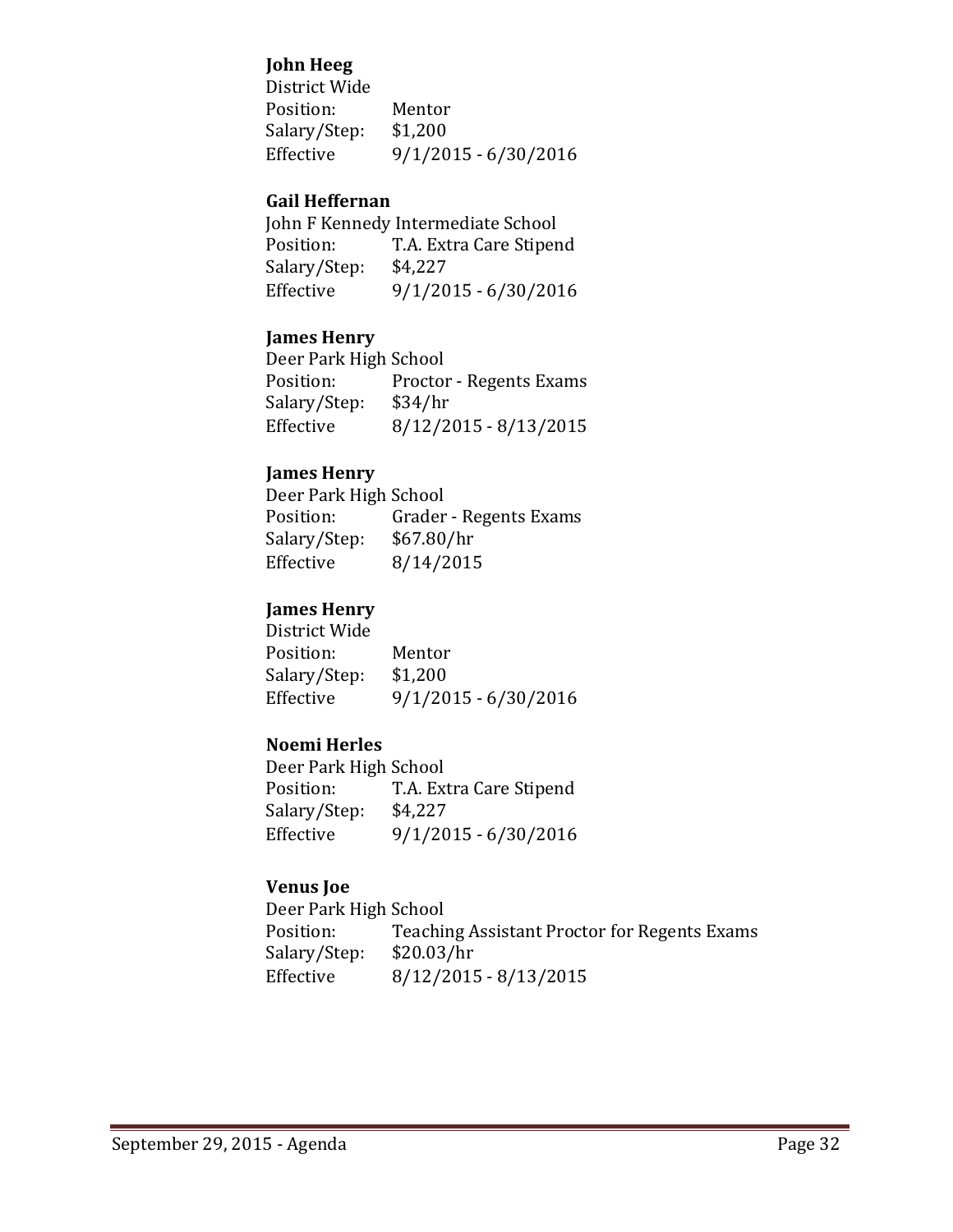### **Laurie Johnson**

Deer Park High School<br>Position: T.A. Ext T.A. Extra Care Stipend<br>\$4,227 Salary/Step:<br>Effective Effective 9/1/2015 - 6/30/2016

#### **Joanne King**

May Moore School<br>Position: T.A T.A. Extra Care Stipend<br>\$4,227 Salary/Step:<br>Effective  $9/1/2015 - 6/30/2016$ 

### **David Knuffke**

Deer Park High School<br>Position: Proctor Proctor - Regents Exams<br>\$34/hr Salary/Step:<br>Effective  $8/12/2015 - 8/13/2015$ 

### **David Knuffke**

Deer Park High School<br>Position: Grader Grader - Regents Exams<br>\$67.80/hr Salary/Step:<br>Effective  $8/14/2015$ 

#### **David Knuffke**

District Wide Position: Mentor<br>Salary/Step: \$600 Salary/Step: Effective 9/1/2015 - 1/31/2016 Salary is per mentee

#### **Angela Macaluso**

Deer Park High School<br>Position: Teachii Teaching Assistant Proctor for Regents Exams<br>\$20.03/hr Salary/Step:<br>Effective  $8/12/2015 - 8/13/2015$ 

#### **Lisa McQuilkin**

District Wide Position: Mentor<br>Salary/Step: \$1,200 Salary/Step:<br>Effective  $9/1/2015 - 6/30/2016$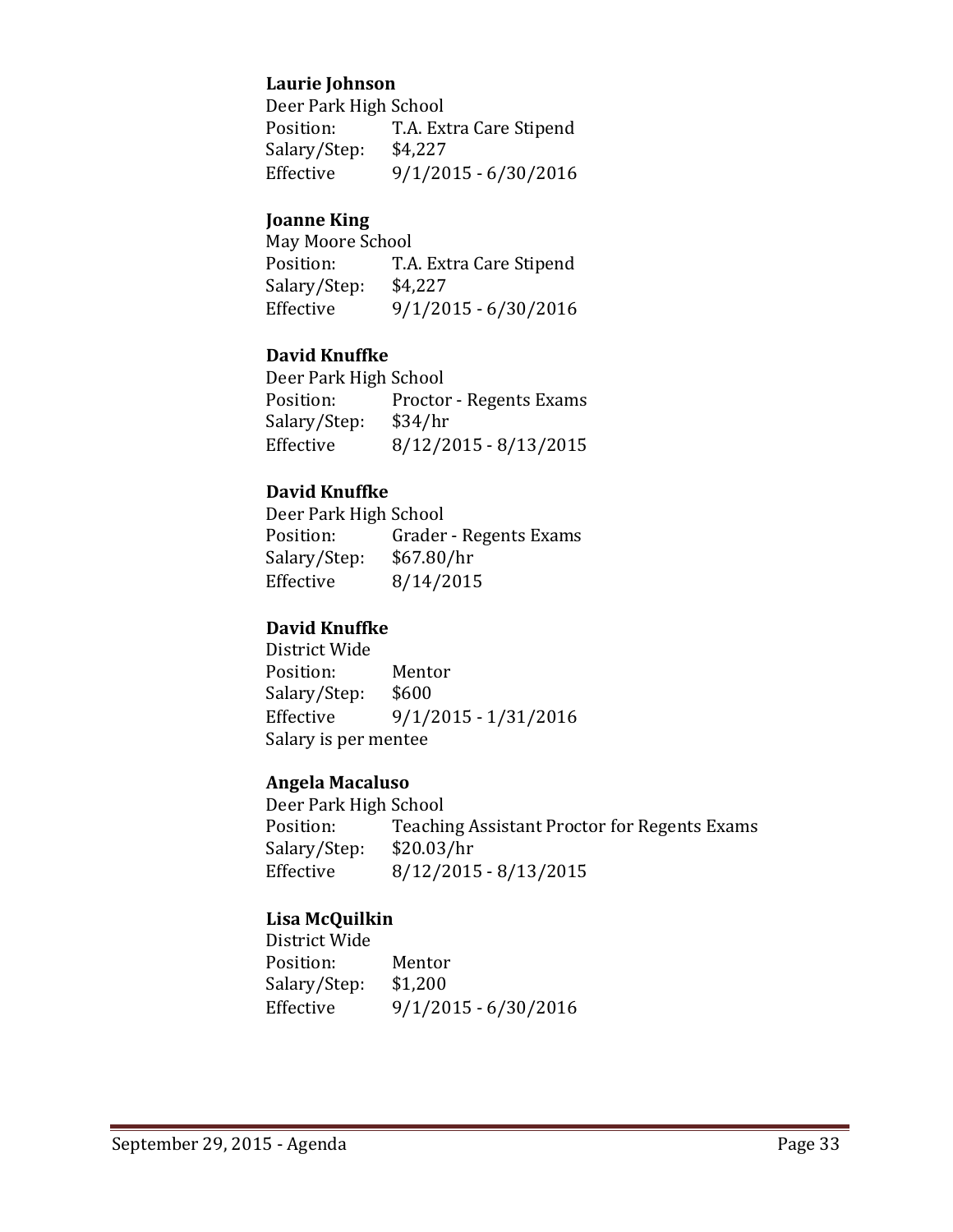### **Robin Mont**

John F Kennedy Intermediate School<br>Position: T.A. Extra Care Stiper T.A. Extra Care Stipend<br>\$4,227 Salary/Step:<br>Effective Effective 9/1/2015 - 6/30/2016

#### **Christine Murphy**

District Wide Position: Mentor<br>Salary/Step: \$1,200 Salary/Step:<br>Effective  $9/1/2015 - 6/30/2016$ Salary is per mentee

#### **Susan Ortega**

Deer Park High School<br>Position: Teachii Teaching Assistant Proctor for Regents Exams<br>\$20.03/hr Salary/Step:<br>Effective  $8/12/2015 - 8/13/2015$ 

#### **Maria Reccardi**

Robert Frost Middle School<br>Position: T.A. Extra Ca T.A. Extra Care Stipend<br>\$4,227 Salary/Step:<br>Effective  $9/1/2015 - 6/30/2016$ 

#### **Luciana Restivo**

District Wide Position: Mentor<br>Salary/Step: \$1,200 Salary/Step:<br>Effective  $9/1/2015 - 6/30/2016$ Salary is per mentee

### **Josephine Rubino**

Deer Park High School<br>Position: Teachii Teaching Assistant Proctor for Regents Exams<br>\$20.03/hr Salary/Step: Effective 8/12/2015 - 8/13/2015

#### **Maria Ryan**

Robert Frost Middle School<br>Position: T.A. Extra Ca T.A. Extra Care Stipend<br>\$4,227 Salary/Step:<br>Effective  $9/1/2015 - 6/30/2016$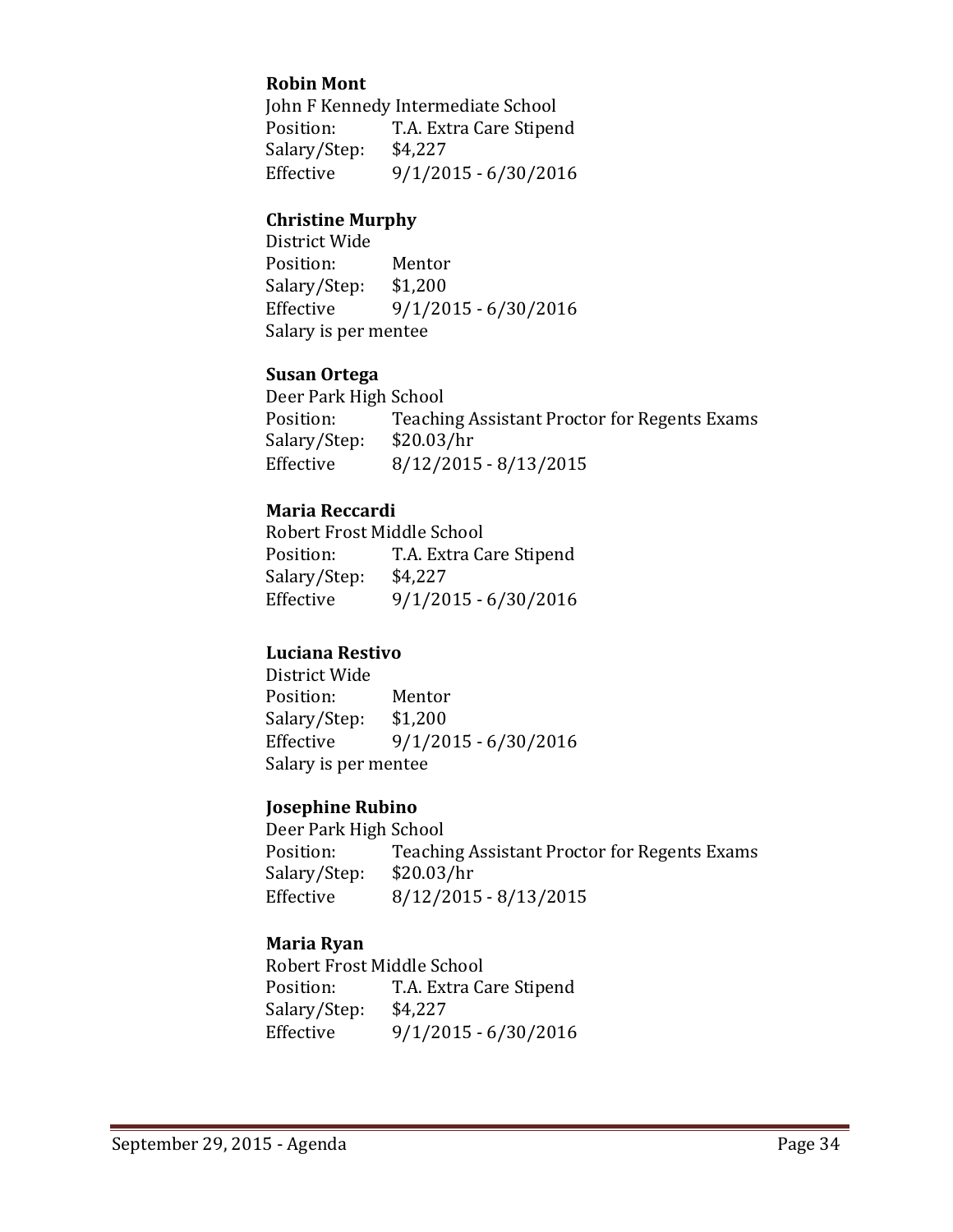#### **Kristen Salemi**

District Wide Position: Mentor<br>Salary/Step: \$600 Salary/Step:<br>Effective Effective 9/1/2015 - 1/31/2016

#### **Michael Scardigno**

Deer Park High School<br>Position: Teachir Teaching Assistant Proctor for Regents Exams<br>\$20.03/hr Salary/Step:<br>Effective  $8/12/2015 - 8/13/2015$ 

#### **Jeremy Smith**

John F Kennedy Intermediate School<br>Position: T.A. Extra Care Stiper T.A. Extra Care Stipend<br>\$4,227 Salary/Step:<br>Effective  $9/1/2015 - 6/30/2016$ 

### **Matthew Spataro**

Deer Park High School<br>Position: Assista Assistant Marching Band Director<br>\$3,000 Salary/Step:<br>Effective  $9/1/2015 - 6/30/2016$ 

#### **Susan Steinman**

District Wide Position: Mentor<br>Salary/Step: \$1,200 Salary/Step:<br>Effective Effective 9/1/2015 - 6/30/2016

#### **Sandra Stueber**

Deer Park High School<br>Position: Additic Additional 1 Period Teaching Assistant \$28,041 Salary/Step: Effective 9/1/2015 - 6/30/2016 Salary prorated at \$3,115.67

#### **Vanessa Whitney**

District Wide Position: Mentor<br>Salary/Step: \$1,200 Salary/Step:<br>Effective Effective 9/1/2015 - 6/30/2016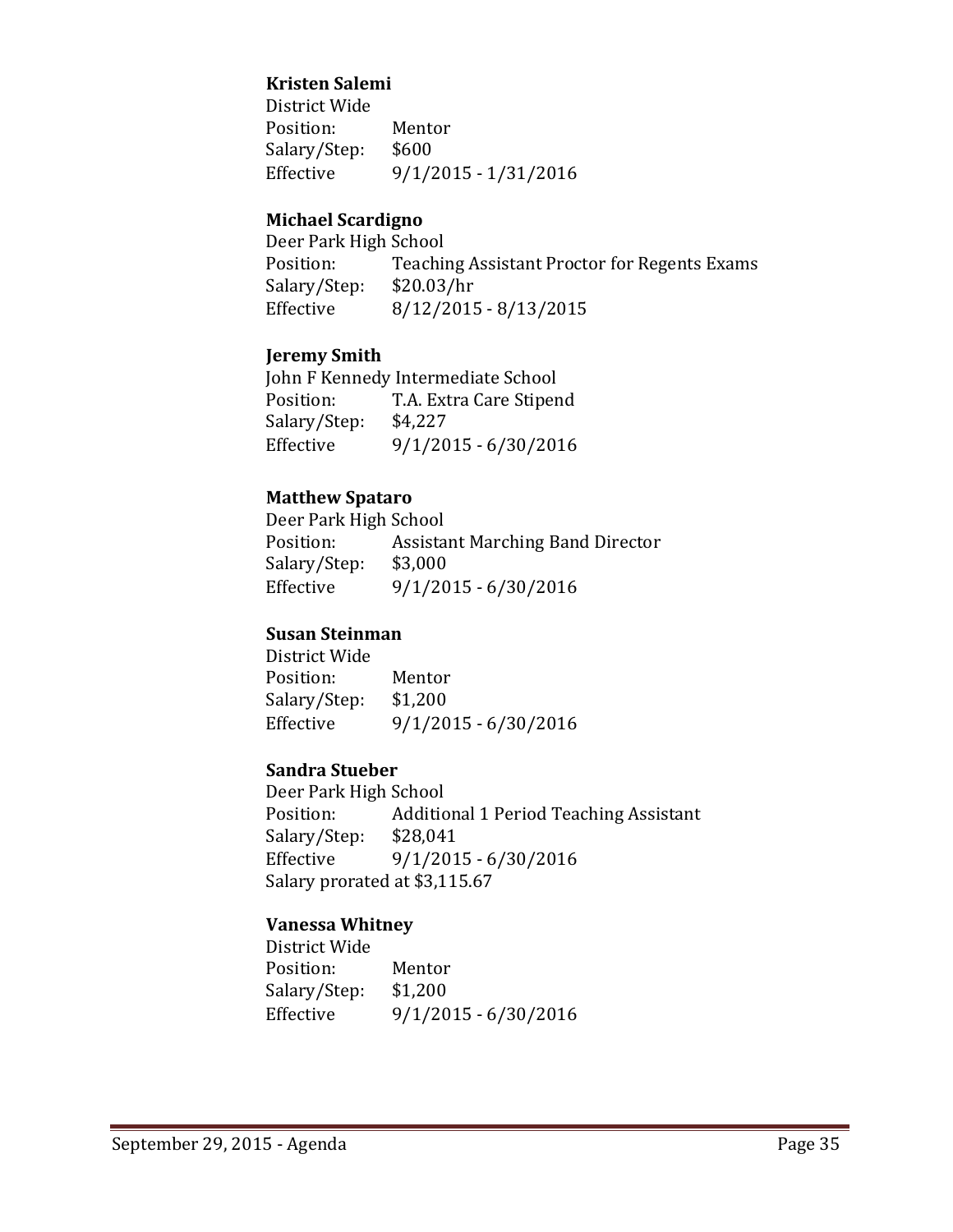### **Jessica Yawney**

Deer Park High School<br>Position: Proctor Proctor - Regents Exams<br>\$34/hr Salary/Step:<br>Effective  $8/12/2015 - 8/13/2015$ 

# **SCHEDULE 15/BP-768 – SCHEDULES OF BILLS PAYABLE**

| General*        | # 8         | 9/30/2015 | \$1,258,100.71 |
|-----------------|-------------|-----------|----------------|
| Federal*        | # 5         | 9/30/2015 | \$4,912.72     |
| Trust & Agency* | #2          | 8/31/2015 | \$476,331.20   |
| School Lunch*   | #3          | 9/30/2015 | \$11,502.90    |
| Capital*        | # 1         | 9/30/2015 | \$35,691.40    |
| <b>WORKERS'</b> | Daily Check |           |                |
| COMP.*          | Register    | 8/18/2015 | \$9,218.38     |
| <b>WORKERS'</b> | Daily Check |           |                |
| COMP.*          | Register    | 8/18/2015 | \$27,564.11    |
| General*        | # 5         | 8/31/2015 | \$1,074,768.49 |
| General*        | # 11        | 9/1/2015  | \$365,412.93   |
| Federal*        | # 6         | 8/31/2015 | \$236,616.30   |
| School Lunch*   | #4          | 8/31/2015 | \$2,355.00     |
| Capital*        | #2          | 7/31/2015 | \$21,334.29    |
| <b>WORKERS'</b> | Daily Check |           |                |
| COMP.*          | Register    | 8/31/2015 | \$4,901.27     |
| <b>WORKERS'</b> | Daily Check |           |                |
| COMP.*          | Register    | 9/1/2015  | \$9,218.38     |
| <b>WORKERS'</b> | Daily Check |           |                |
| COMP.*          | Register    | 9/1/2015  | \$2,345.42     |
| General         | #12         | 9/30/2015 | \$1,339,517.76 |
| Medicare Reimb. | #13         | 9/30/2015 | \$164,311.70   |
| Federal         | #7          | 9/30/2015 | \$39,455.38    |
| School Lunch    | # 5         | 9/30/2015 | \$434.33       |
| Capital         | #3          | 9/30/2015 | \$5,344.77     |
| <b>WORKERS'</b> | Daily Check |           |                |
| COMP.           | Register    | 9/11/2015 | \$3,616.28     |
| <b>WORKERS'</b> | Daily Check |           |                |
| COMP.           | Register    | 9/16/2015 | \$9,218.38     |
| <b>WORKERS'</b> | Daily Check |           |                |
| COMP.           | Register    | 9/18/2015 | \$1,591.29     |
|                 |             |           |                |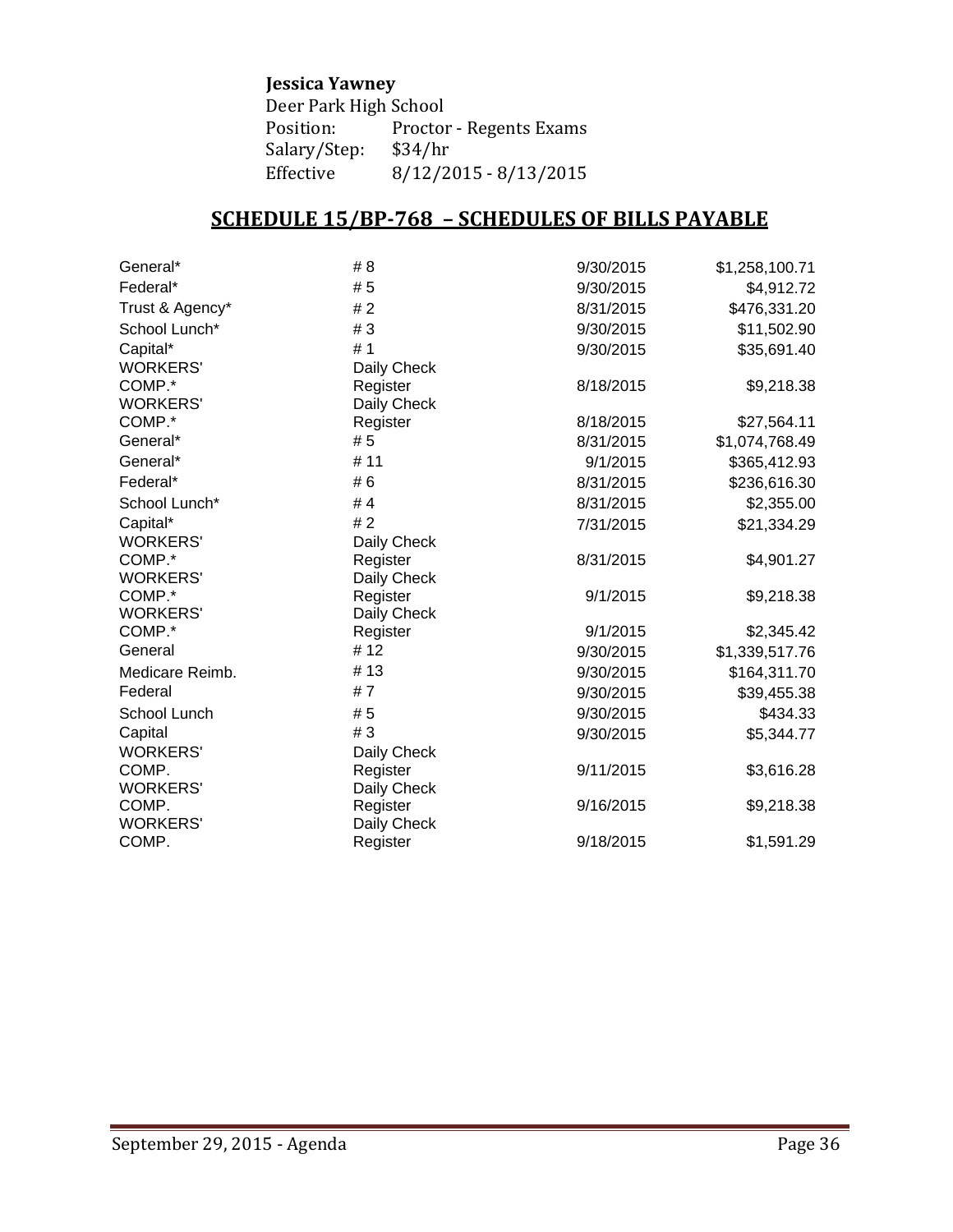# **SCHEDULE B15-D-015 – Commerical Refrigerators and Freezers**

Bids for Bid # BDP15-015, Commercial Refrigerators and Freezers were received and opened at 11:00 AM on September 15, 2015.

Bids were advertised in Newsday. Forms and specifications were processed in accordance with Section 103 of the General Municipal Law and bids were solicited on the Empire State Purchasing Group website at [www.EmpireStateBidSystem.com.](http://www.empirestatebidsystem.com/)

Bids were received from the following vendors:

| Bar Boy Products, Inc.          | \$11,325.00                           |
|---------------------------------|---------------------------------------|
| Summit Restaurant Repairs, Inc. | $$5031.00$ (did not bid on all items) |

Present at bid opening: Lauren von Ende, Purchasing Agent and Linda Melendez, Recorder. Vendors present at bid opening: Mark Weiner, Summit Restaurant Repairs, Inc.

It is recommended that the bid be awarded to the following vendor as the lowest responsible bidder meeting specifications:

Bar Boy Products, Inc.

## **SCHEDULE 15-E-389 - EXPLANATION OF BUDGETARY TRANSFERS #T4, #T5**

## **SCHEDULES 15-F-276 &277 - CONTRACT REPORTS**

### **SCHEDULE 9-H-15 – HOME TEACHING (regular & special)** (confidential)

## **SCHEDULE 9-S-15 – SPECIAL TRANSPORTATION** (confidential)

### **SCHEDULE 9-SE-15 – COMMITTEE RECOMMENDATIONS**  (confidential**)**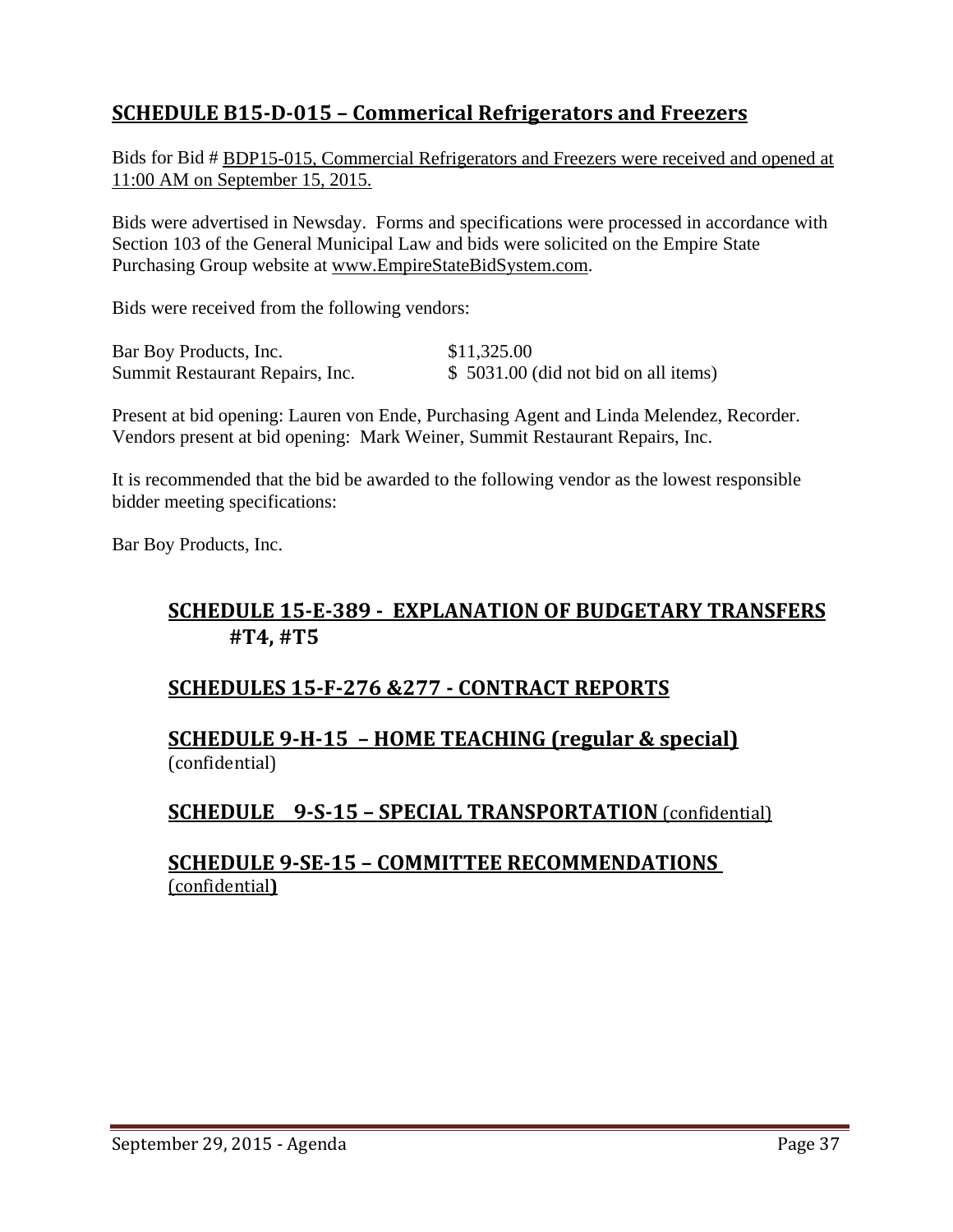# VI. **RECEIPT OF SCHEDULES**

*Recommend that the Board of Education approve the following receipt of schedules collectively:*

# **SCHEDULE 15-A-436 – TREASURER's REPORT**

| <b>Statement of Revenues -</b> | <b>General Fund -</b><br>Federal Fund -<br>School Lunch Fund | July/August<br>July/August<br>July/August |
|--------------------------------|--------------------------------------------------------------|-------------------------------------------|
| Treasurer's Report             | August                                                       |                                           |
| Cash Flow -                    | July/August                                                  |                                           |
| Claims Audit<br>Report         | July 1, 2015 - August 31, 2015                               |                                           |

# **SCHEDULE 15-B-766 - APPROPRIATION BUDGET STATUS REPORT**

| <b>Appropriation Budget Status Report</b> | General Fund -<br>Capital Fund (Regular/Bond) -<br>School Lunch Fund<br>Federal Fund -                                                             | August<br>August<br>August<br>August |
|-------------------------------------------|----------------------------------------------------------------------------------------------------------------------------------------------------|--------------------------------------|
| Extra-Classroom Activities Funds          | High School -<br>Robert Frost -                                                                                                                    | August<br>August                     |
| <b>Trial Balance</b>                      | General Fund                                                                                                                                       |                                      |
| July/August                               | Workers' Comp. &<br>Unemployment<br><b>Federal Fund</b><br>Capital Projects<br>Trust & agency<br>Private Purpose Trust<br><b>Flexible Benefits</b> |                                      |
|                                           | School Lunch Fund                                                                                                                                  |                                      |